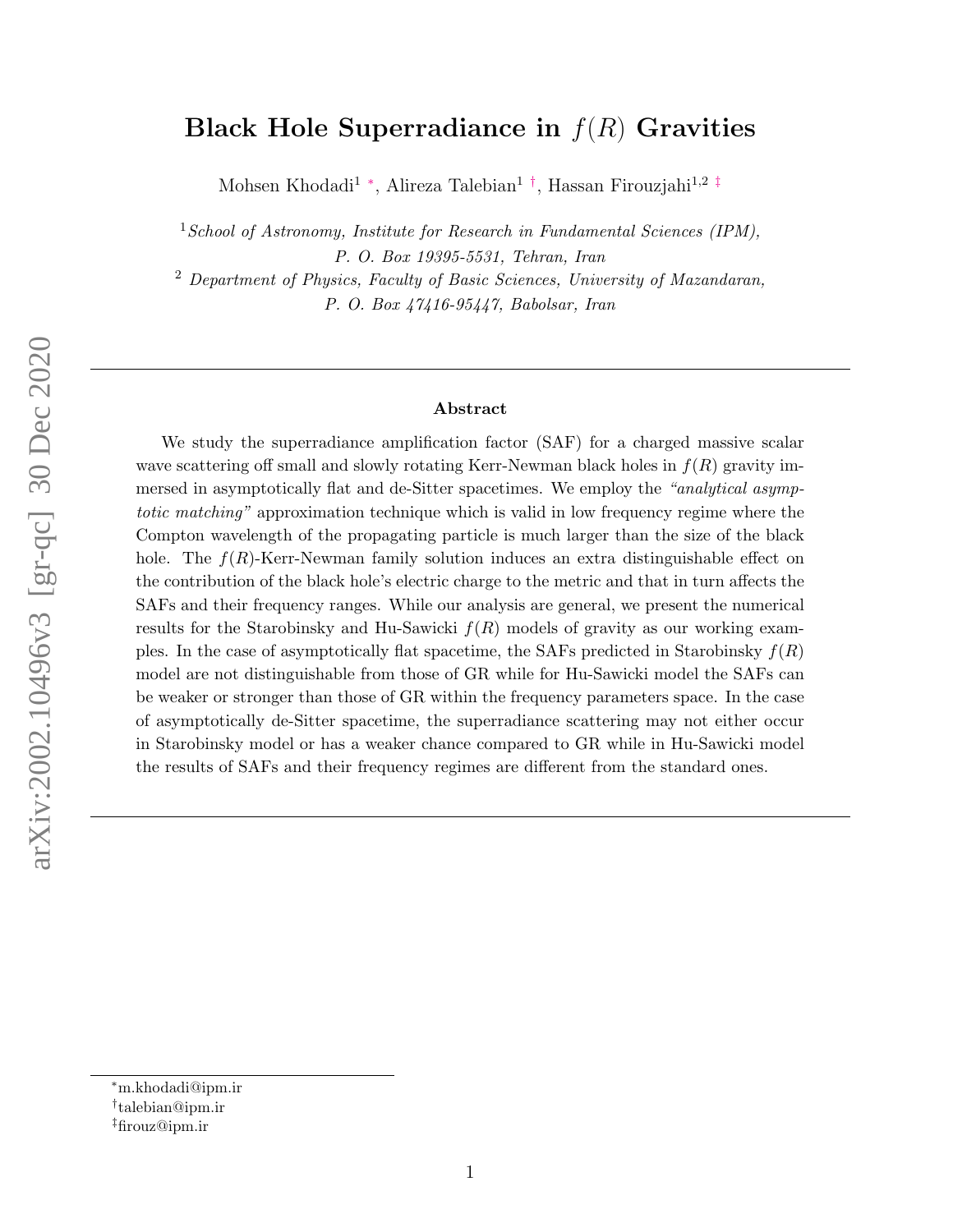## 1 Introduction

In systems with the capability to dissipate energy there is the possibility of superradiance in which radiation is enhanced. This phenomenon occurs in various branches of physics such as in quantum mechanics [\[1\]](#page-19-0) and relativity [\[2\]](#page-19-1), see [\[3\]](#page-19-2) for a review. One useful setup to study the superradiance is to look for the scattering of scalar fields by certain systems in which the scattered field obtains a larger energy compared to the incident field. Black holes are the favourite candidates for the superradiance to occur since the event horizon (EH) provides a dissipative mechanism  $[4]$ <sup>[1](#page-1-0)</sup>. In a composed system of black hole and the external field, superradiance is equivalent to the energy extraction of vacuum by the superradiant scattering. This phenomenon is more interesting in the light of the detection of the gravitational wave signal such as in "GW150914" (originated by the binary black hole merger) or from the "Event Horizon Telescope" (EHT) [\[9\]](#page-19-4) which demonstrates the reality of black holes in nature.

Historically, the study of black hole superradiance stem from the seminal works of Zeldovich [\[2\]](#page-19-1) and Misner [\[10\]](#page-19-5) who predicted the possibility of amplification of some waves by Kerr black holes. Teukolsky [\[11\]](#page-19-6) has presented the master equation for the Kerr geometry from the linearized bosonic perturbations (scalar, electromagnetic and gravitational) which turns out to be separable. Indeed, by using this master equation for each of scalar, electromagnetic and gravitational waves scattering off a Kerr black hole, Teukolsky and Press were able to show that there are some superradiant modes [\[12\]](#page-19-7). While there is no mathematical proof for the absence of superradiance for the fermionic fields, but Unruh [\[13\]](#page-19-8) and Chandrasekhar [\[14\]](#page-19-9) demonstrated this conclusion for the massless and massive Dirac fields scattered by a Kerr black hole respectively. Bekenstein [\[15\]](#page-19-10), by discovering the relation between the superradiance and Hawking's area theorem, was able to show that this phenomena can be understood through the classical laws of black hole mechanics.

Superradiance phenomena is not restricted to black holes arising from general relativity (GR) but it would happen in any extended theory of gravity that admits black hole solutions. To have an analytic study of superradiance amplification for Kerr-like black holes in extended theories of gravity we have to work in slow-rotation limit [\[16\]](#page-20-0) while going beyond this limit requires numerical analysis [\[17,](#page-20-1) [18,](#page-20-2) [19\]](#page-20-3). One important motivation for studying superradiance in black hole solutions of modified gravity is that the geometric structure of black holes indeed contains some information about the modified theory of gravity in the strong field limit. For instance, it is shown in [\[16\]](#page-20-0) that for the slowly-rotating black hole solutions predicted by quadratic gravity the proper volume of the ergoregion decreases. Namely, the background geometry causes the weakening of the superradiant amplification factor. This means that the superradiance phenomena is sensitive to the geometric structure of black holes so that one may use this phenomenon as a tool to shed light on gravity in the strong field limit. The analysis of [\[20,](#page-20-4) [21\]](#page-20-5) for the Kerr black holes

<span id="page-1-0"></span><sup>&</sup>lt;sup>1</sup>Recall that in context of curved spacetime physics there is also another energy extraction phenomenon known as the "Penrose process" [\[5,](#page-19-11) [6\]](#page-19-12) which commonly thought to be as particle analog of superradiance. Even though, the nature of these two energy extraction processes is generally distinct [\[4\]](#page-19-3), however under some circumstances one can find some interesting connections between them, see [\[7\]](#page-19-13).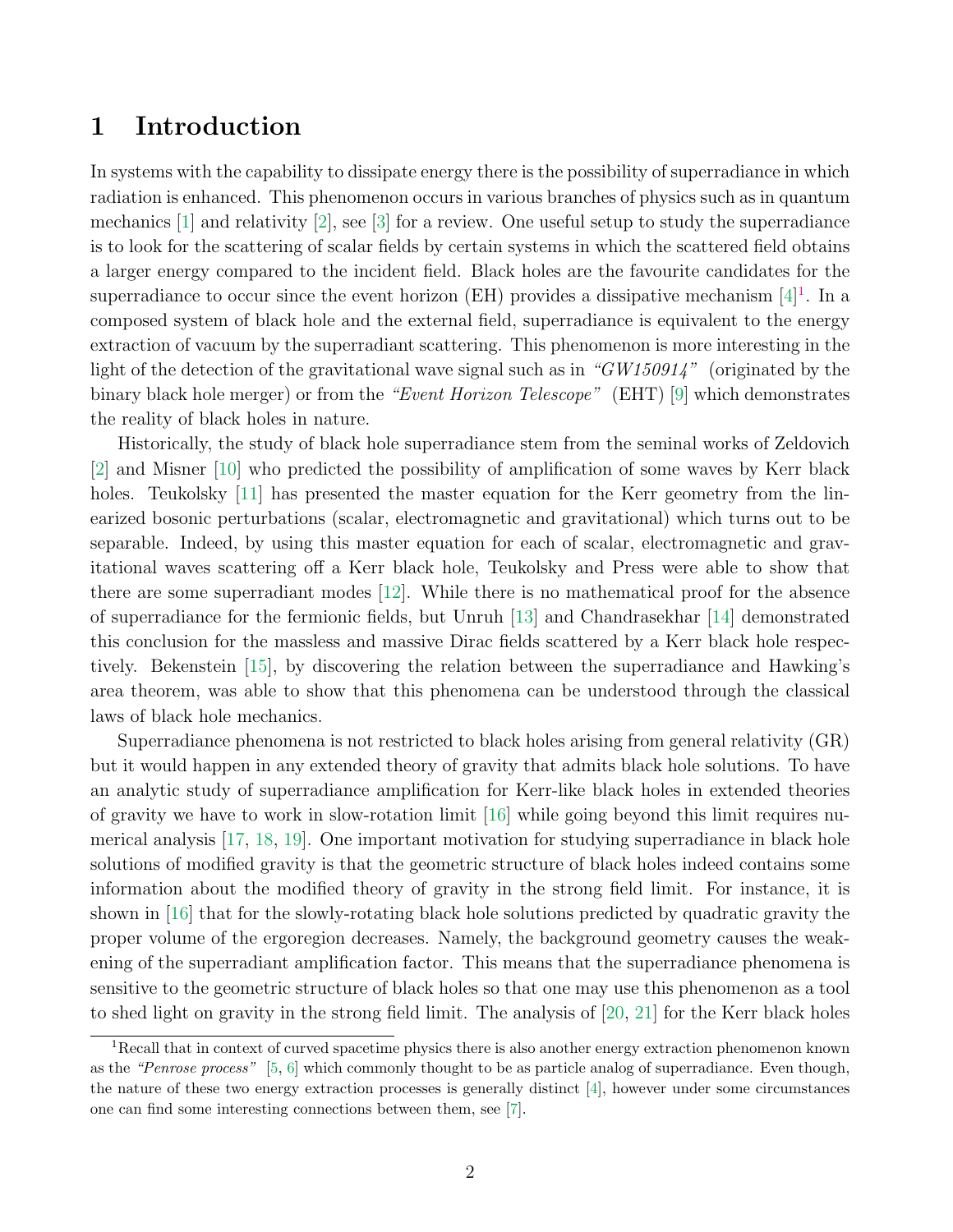in scalar-tensor theories show that the underlying phenomena is sensitive to the presence of matter too. An interesting issue following the superradiance phenomena in the context of alternative theories of gravity is the stability analysis of the superradiant modes [\[22\]](#page-20-6)-[\[27\]](#page-20-7). Of course, in the context of standard GR numerous studies have been performed with a variety of assumptions on the background geometry as well as the field perturbations (see e.g.  $[28]-[47]$  $[28]-[47]$  and references therein). Note that the Kerr superradiant instability arising from the hypothetical ultralight bosons such as axions, as one of the candidates for dark matter, have interesting theoretical as well as observational implications. For the case of real bosonic fields, the cloud disperses for a long time so, depending on the boson masses, it is expected to generate the gravitational wave signals in specific range of frequencies [\[48\]](#page-21-1). However, for the case of complex bosonic fields, the gravitational wave emission is suppressed so at the final state of instability a composite system of Kerr black hole plus an external bosonic structure remains [\[49\]](#page-21-2). This phenomenon can be used to test some fundamental paradigms in theoretical physics such as the no-hair conjuncture [\[50\]](#page-21-3). Finally, due to the spin down instability i.e. the transfer of energy and angular momentum from Kerr black hole to the bosonic cloud, it is possible to impose some constraints on the boson fields  $|51|$ .

With these discussions in mind in this work we would like to address the natural question that what is the effect of curvature corrections on the superradiance phenomenon? We would like to address the consequence of curvature corrections on the scalar wave amplification and whether or not the deviations from standard GR affect the black hole superradiance. For this purpose, we focus on a natural extension of GR, the so called  $f(R)$  gravity. From theoretical standpoint, one advantage of  $f(R)$  gravity compared to other theories of modified gravity is the absence of ghost instabilities [\[52,](#page-21-5) [53\]](#page-22-0). The cosmological and astrophysical implications of  $f(R)$  gravity scenarios have been studied extensively, see for example [\[54,](#page-22-1) [55,](#page-22-2) [56,](#page-22-3) [57\]](#page-22-4) in addition [\[52,](#page-21-5) [53\]](#page-22-0). Due to importance and far reaching implications of  $f(R)$  theories in cosmology and astrophysics, it is well motivated to study the black hole superradiance in  $f(R)$  gravity. For this purpose, we study the superradiance for the most general black hole solution including the black hole rotation and charge (Kerr-Newman type solution). This type of black hole solution allows us to study the non-linear interplay between gravity and electromagnetism. Contrary to the usual belief that the real black holes in sky are mostly electrically neutral, however, some processes in both classical and relativistic frameworks indicate a small non-zero charge for the black holes [\[58\]](#page-22-5). Theoretically, there are some mechanisms such as the imbalance between the mass of protons and electrons within the ionized plasma around the black hole and or the twisting of magnetic field lines due to rotation which allow the black hole to be charged, see [\[59\]](#page-22-6).

While our analysis are for general  $f(R)$  theories, we present the numerical results for the two most interesting examples of  $f(R)$  gravity: the Starobinsky model [\[60\]](#page-22-7) and the Hu-Sawicki model [\[61\]](#page-22-8). The Starobinsky model is the first inflationary model which is well consistent with the cosmic microwave background data such as the Planck observations [\[62,](#page-22-9) [63\]](#page-22-10). The Hu-Sawicki model, on the other hand, may be viewed as a counterpart to  $\Lambda CDM$  while at the same time satisfying the standard tests of the solar system via a mechanism known as the "chameleon screening". In order to provide a realistic study, our discussion will cover both asymptotically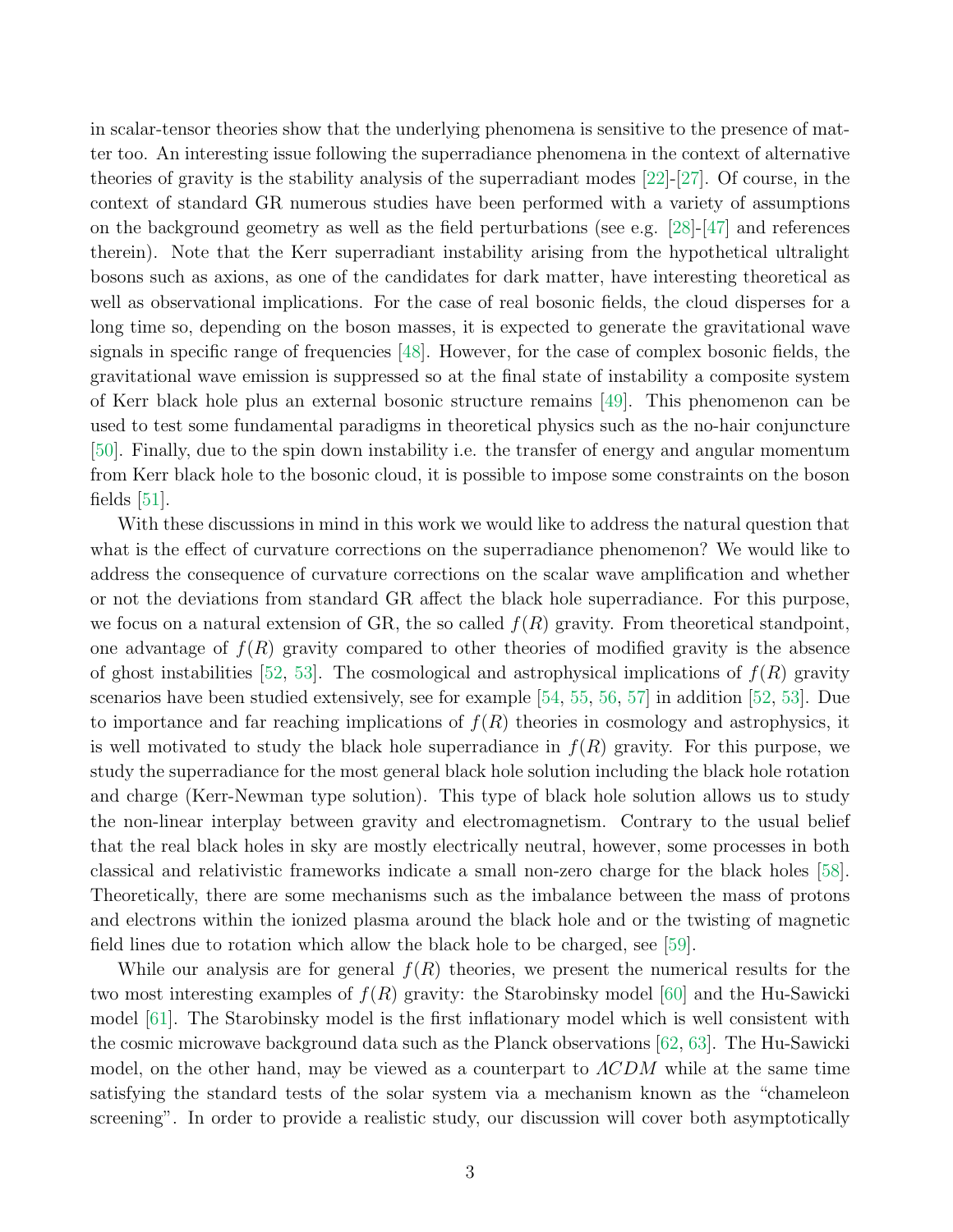flat and de-Sitter  $f(R)$  Kerr-Newman black hole spacetimes.

The rest of the paper is organized as follows. After an overview of Kerr-Newman black hole solutions in  $f(R)$  theory in Sec. [2,](#page-3-0) we determine the relevant superradiance conditions for asymptotically flat and de-Sitter Kerr-Newman black hole spacetimes in Sec. [3.](#page-5-0) In Sec. [4](#page-8-0) the analytic expressions for the superradiance amplification factor  $(SAF)$  of  $f(R)$  Kerr-Newman black hole and charged massive scalar field are presented with Starobinsky and Hu-Sawicki models as our case studies. The summary and discussions are presented in Sec. [5.](#page-17-0) We work in natural unites  $c = \hbar = k_B = G_N = 1$ .

# <span id="page-3-0"></span>2 Kerr-Newman Black Hole in  $f(R)$  Gravity

We study the charged black hole solutions in  $f(R)$  modified gravity which are either asymptotically flat or are in dS space, so we assume the spacetime has a constant curvature  $R = R_0$ . The action of the system is

<span id="page-3-1"></span>
$$
S = \int d^4x \sqrt{|g|} \left( f(R) + 2\kappa^2 \mathcal{L}_{em} \right), \qquad \kappa^2 = 8\pi \,, \tag{1}
$$

in which R is the Ricci scalar and g denotes the determinant of the metric  $g_{\mu\nu}$ . There is an electric field which has filled the spacetime with the Lagrangian density  $\mathcal{L}_{em} = -\frac{1}{4}$  $\frac{1}{4}F_{\mu\nu}F^{\mu\nu}$  in which  $A_{\mu}$  is the vector potential and  $F_{\mu\nu} = \partial_{\mu} A_{\nu} - \partial_{\nu} A_{\mu}$  is the field strength tensor obeying the Maxwell equation  $\partial_{\mu}(\sqrt{-g}F^{\mu\nu})=0.$ 

Varying action [\(1\)](#page-3-1) with respect to the inverse metric, we obtain the modified Einstein equations

<span id="page-3-2"></span>
$$
R_{\mu\nu} f'(R_0) - \frac{1}{2} g_{\mu\nu} f(R_0) = 8\pi T_{\mu\nu},
$$
\n(2)

where  $T_{\mu\nu} = F_{\mu\alpha} F^{\alpha}_{\ \nu} - \frac{1}{4}$  $\frac{1}{4}g_{\mu\nu}F_{\alpha\beta}F^{\alpha\beta}$  is the stress-energy tensor of the electromagnetic field. Taking the trace of Eq. [\(2\)](#page-3-2) in the absence of matter sources, one obtains the constant curvature scalar [\[64\]](#page-22-11)

$$
R_0 = \frac{2f(R_0)}{f'(R_0)} \equiv 4\Lambda_f, \qquad (3)
$$

where  $\Lambda_f$  is the cosmological constant associated with the curvature constant  $R_0$  so the cases  $R_0 = 0, R_0 > 0$  and  $R_0 < 0$ , corresponds to the flat, de-Sitter and anti de-Sitter spacetimes, respectively. Having defined  $\Lambda_f$ , Eq. [\(2\)](#page-3-2) can now be rewritten as

$$
R_{\mu\nu} = \Lambda_f g_{\mu\nu} + \frac{8\pi}{f'(R_0)} T_{\mu\nu}.
$$
\n(4)

Adopting the standard Boyer-Lindquist coordinate  $(t, r, \vartheta, \phi)$ , the four-dimensional axisymmetric and stationary solution in  $f(R)$  gravity with a constant curvature scalar  $R_0$  is given by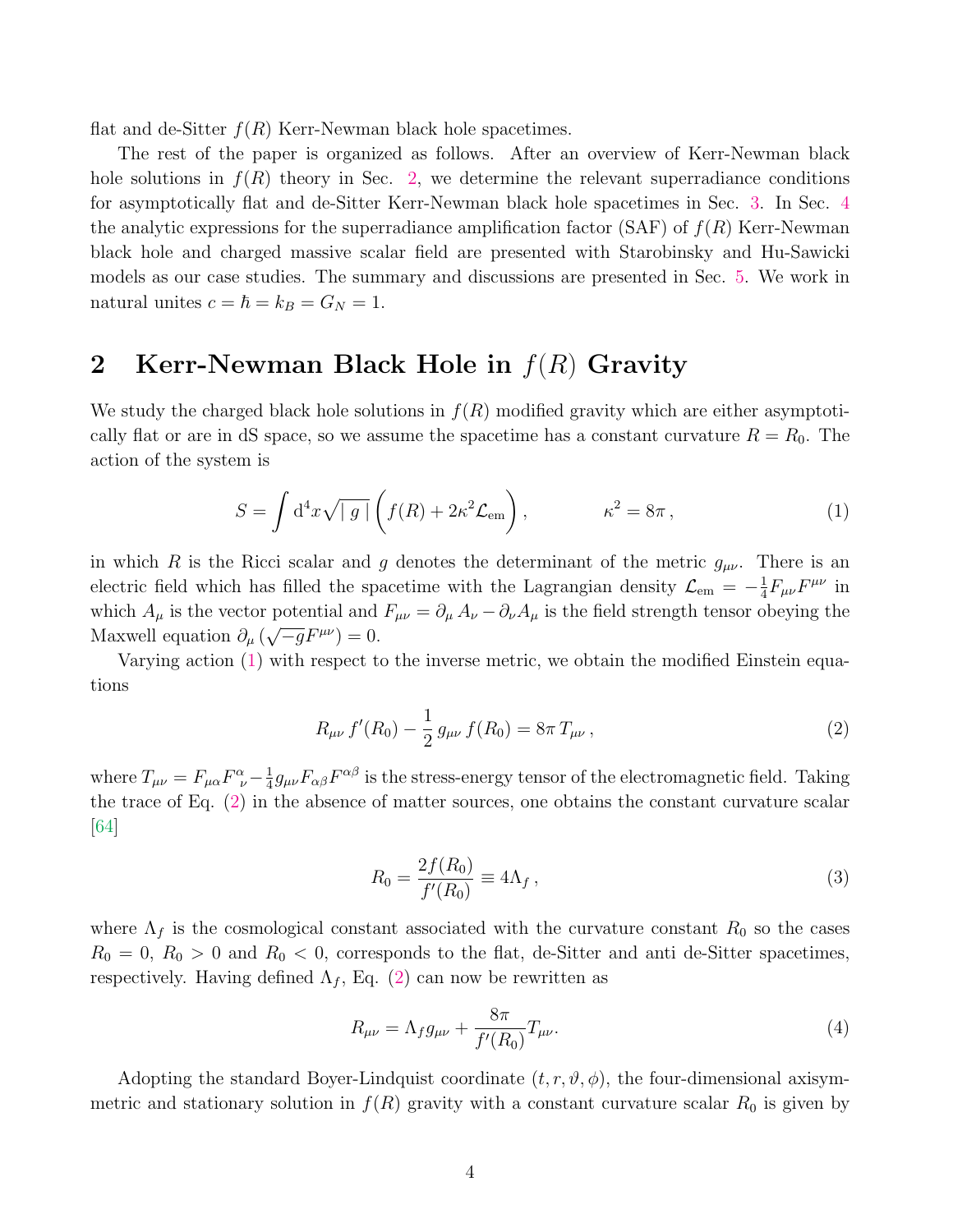[\[65,](#page-22-12) [66,](#page-22-13) [67,](#page-22-14) [68,](#page-22-15) [69\]](#page-22-16)

$$
ds^{2} = g_{\alpha\beta}dx^{\alpha}dx^{\beta}
$$
\n
$$
= -\frac{\Delta_{r}}{\rho^{2}\chi^{2}}\left(dt - a\sin^{2}\theta d\phi\right)^{2} + \frac{\rho^{2}}{\Delta_{r}}dr^{2} + \frac{\rho^{2}}{\Delta_{\theta}}d\theta^{2} + \frac{\Delta_{\theta}\sin^{2}\theta}{\rho^{2}\chi^{2}}\left(a\ dt - (r^{2} + a^{2})d\phi\right)^{2},
$$
\n
$$
t \in (-\infty, \infty), \quad r \in (0, \infty), \quad \theta \in [0, \pi], \quad \phi \in [0, 2\pi),
$$
\n(6)

with

$$
\rho^2 \equiv r^2 + a^2 \cos^2 \vartheta ,
$$
  
\n
$$
\Delta_r \equiv (r^2 + a^2) \left( 1 - \frac{R_0}{12} r^2 \right) - 2Mr + \frac{q^2}{f'(R_0)} ,
$$
  
\n
$$
\Delta_{\vartheta} \equiv 1 + \frac{R_0}{12} a^2 \cos^2 \vartheta ,
$$
  
\n
$$
\chi \equiv 1 + \frac{R_0}{12} a^2 .
$$
\n(7)

With the above metric, the potential vector as well as the electromagnetic field tensor required in Eq. [\(2\)](#page-3-2) take the following forms

<span id="page-4-2"></span><span id="page-4-0"></span>
$$
A_{\alpha} = \frac{qr}{\chi \rho^2} \left( -1, 0, 0, a \sin^2 \vartheta \right), \tag{8}
$$

and

<span id="page-4-1"></span>
$$
F_{\alpha\beta} = \begin{pmatrix} 0 & \frac{q(r^2 - a^2 \cos^2 \vartheta)}{\rho^4 \chi} & \frac{qra^2 \sin 2\vartheta}{\rho^4 \chi} & 0\\ -\frac{qr^2 - a^2 \cos^2 \vartheta}{\rho^4 \chi} & 0 & 0 & \frac{aq \sin^2 \vartheta (r^2 - a^2 \cos^2 \vartheta)}{\rho^4 \chi} \\ 0 & -\frac{qra^2 \sin 2\vartheta}{\rho^4 \chi} & 0 & 0 & -\frac{qra^2(r^2 + a^2) \sin 2\vartheta}{\rho^4 \chi} \end{pmatrix} . \tag{9}
$$

A distant observer may interpret the above solution as a Kerr-Newman family of black hole with mass M, the angular momentum per unite mass  $a \equiv J/M$  and the electric charge q.

Compared to the case of GR, here the contribution of the black hole's electrical charge to the metric is modified by the factor  $f'(R_0)^{-1/2}$  as seen from the definition of  $\Delta_r$ . For simplicity, from now on we use the notion  $Q \equiv \frac{q}{\sqrt{q}}$  $\frac{q}{f'(R_0)}$ . However, note that the electrical charge of the black hole as measured by the distant observer is  $q$  and not  $Q$ , as is evident from the vector potential and the field strength in Eqs. [\(8\)](#page-4-0) and [\(9\)](#page-4-1), respectively.

Alternatively, one can look at the effect of  $f(R)$  as follows. By restoring the gravitational constant  $G_N$  then the correction arising from  $f(R)$  may be viewed as an effective gravitational constant  $G_{eff} = \frac{G_N}{f'(R)}$  $\frac{G_N}{f'(R_0)}$  instead of effective charge Q. In this way, the definition of  $\Delta_r$  above is re-expressed as  $\Delta_r \equiv (r^2 + a^2) (1 - \frac{R_0}{12} r^2) - 2G_N Mr + G_{eff} q^2$  which, after fixing  $G_N = 1$ , is equivalent to  $\Delta_r$  in Eq. [\(7\)](#page-4-2). Therefore, the imprints of curvature correction can be captured either by an effective charge or by an effective gravitational constant.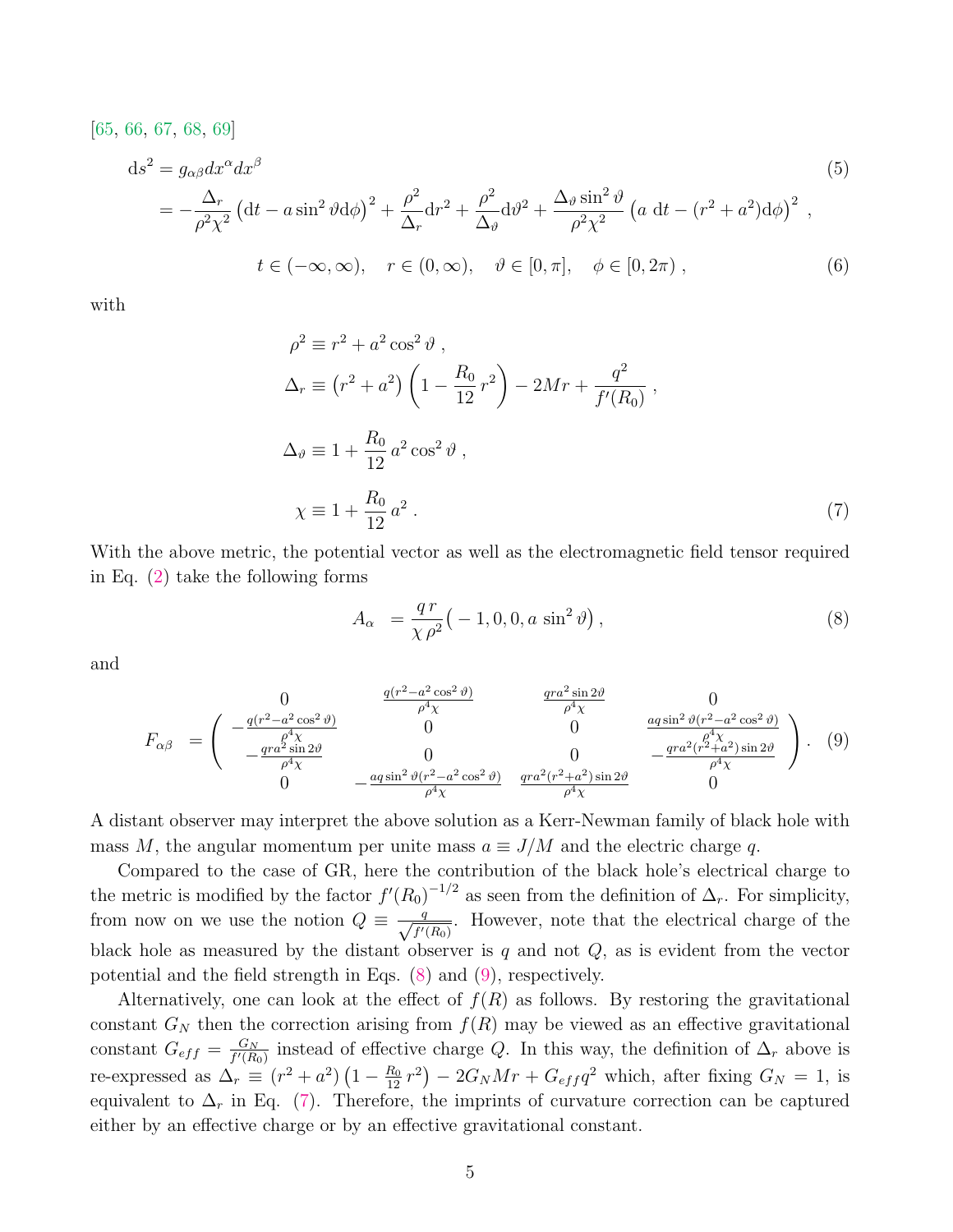Defining the horizon via  $g^{rr} = \Delta_r = 0$ , we obtain the following quartic equation

$$
R_0r^4 + (R_0a^2 - 12)r^2 + 24Mr - 12(a^2 + Q) = 0,
$$
\n(10)

which yields four roots,  $r_1, ..., r_4$ .

For the flat spacetime  $(R_0 = 0)$  the above equation has two positive real roots:  $r_{c,h}$  =  $M \mp \sqrt{M^2 - (a^2 + Q^2)}$ , representing the positions of the Cauchy and the event horizons receptively. However, if  $R_0 > 0$ , we have three positive roots  $r_{c,h}$  and  $r_H$  in which  $r_H$  represents the cosmological horizon. For the case of  $R_0 < 0$  there are just two positive roots (as in the case of flat spacetime).

For convenience, we define the following parameters,

$$
\Omega_h \equiv \frac{a}{r_h^2 + a^2} \,, \qquad \Omega_H \equiv \frac{a}{r_H^2 + a^2} \,, \qquad \Phi_h \equiv \frac{Q \, r_h}{(r_h^2 + a^2)} \,, \tag{11}
$$

which respectively represent the angular velocity  $\Omega$  on the surfaces of event horizon and cosmological horizon and the electric potential  $\Phi$  on the surface of event horizon.

### <span id="page-5-0"></span>3 Condition for Superradiance Modes

To study superradiance, we consider a complex scalar field  $\Psi$  with mass  $\mu_s$  which is charged under the  $U(1)$  gauge field with the electric charge coupling **e**. The corresponding Klein-Gordon equation is

$$
(\Box - \mu_s^2)\Psi = \frac{1}{\sqrt{|g|}} D_\alpha(\sqrt{|g|}g^{\alpha\beta}D_\beta\Psi) - \mu_s^2\Psi = 0 , \qquad (12)
$$

where the covariant derivative is given by  $D_{\alpha} = \partial_{\alpha} - i e A_{\alpha}$ .

To solve the Klein-Gordon equation, we introduce the following ansatz

<span id="page-5-1"></span>
$$
\Psi = e^{-i\omega t + im\phi} \mathcal{R}(r) S(\vartheta) , \qquad (13)
$$

with the positive oscillation frequency  $\omega > 0$  and the azimuth angular number m. Inserting the above ansatz into [\(12\)](#page-5-1) we obtain the following separated differential equations for  $\mathcal{R}(r)$  and  $S(\vartheta)$ 

<span id="page-5-2"></span>
$$
\Delta_r \frac{d}{dr} \left( \Delta_r \frac{d}{dr} \mathcal{R}(r) \right) + \left[ \chi^2 \big( \omega (r^2 + a^2) - ma - \mathbf{e}qr \big)^2 - \Delta_r (\lambda + \mu_s^2 r^2 + a^2 \omega^2 - 2ma\omega) \right] \mathcal{R}(r) = 0 , \text{(14)}
$$

and

$$
\sin\vartheta\frac{d}{d\vartheta}\left(\sin\vartheta\frac{d}{d\vartheta}S(\vartheta)\right) + \left(\lambda\sin^2\vartheta + \frac{a^2(\omega^2 - \mu_s^2)}{4}\sin^2 2\vartheta - m^2\right)S(\vartheta) = 0. \tag{15}
$$

Here  $\lambda \equiv l(l+1)$  denotes the angular separation constant with non-negative angular momentum index  $l \geq 0$ . From now on, we define  $\varepsilon \equiv \mathbf{e}q$  representing the joint coupling of the scalar field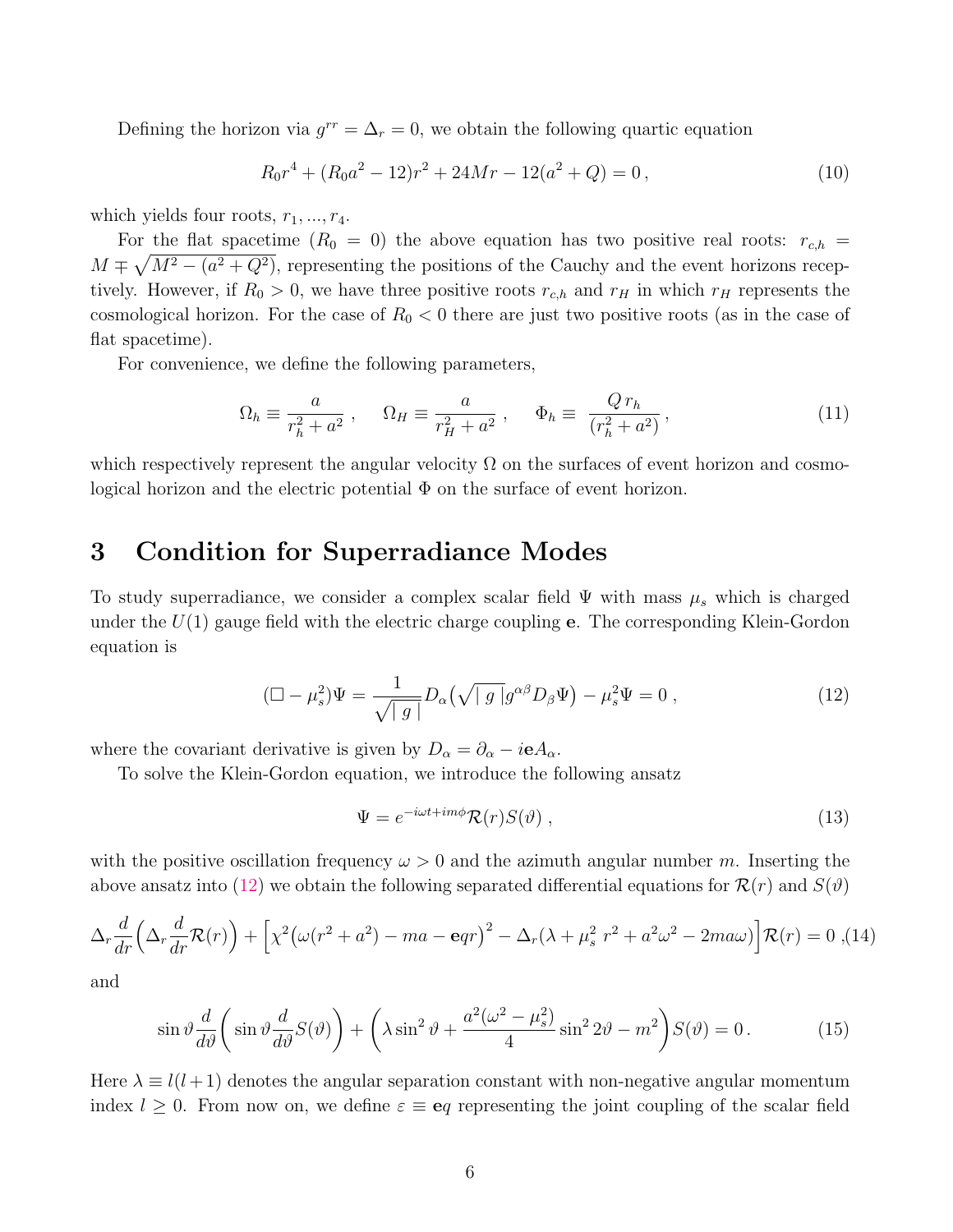and the black hole electric charges. Increasing the value of  $\varepsilon$ , this coupling becomes large and we enter the strong coupling limit when  $\varepsilon > 1$ <sup>[2](#page-6-0)</sup>. √

Defining the new field variable  $u(r) \equiv$  $(r^2 + a^2) \mathcal{R}(r)$  and going to the tortoise coordinate defined via  $dr_* =$  $r^2 + a^2$  $\Delta_r$  $dr$ , after some algebra Eq.  $(14)$  takes the following Schrodinger-like form

<span id="page-6-2"></span><span id="page-6-1"></span>
$$
\frac{d^2u(r_*)}{dr^{*2}} + V_{eff}(r)u(r_*) = 0 , \qquad (16)
$$

with the effective potential given by

$$
V_{eff} = \chi^2 \left[ \omega - \frac{ma}{r^2 + a^2} - \frac{\varepsilon r}{(r^2 + a^2)} \right]^2 - \frac{\Delta_r}{(r^2 + a^2)^2} \times \left[ \lambda + \mu_s^2 r^2 + a^2 \omega^2 - 2ma\omega + \sqrt{r^2 + a^2} \frac{d}{dr} \left( \frac{r\Delta_r}{(r^2 + a^2)^{3/2}} \right) \right].
$$
 (17)

Now we consider the asymptotic behaviour of the solutions for the flat and de-Sitter backgrounds separately. For the flat background  $R_0 = 0$ , the asymptotic solutions of Eq. [\(16\)](#page-6-1) reads off as

$$
u_h(r) = A_T \exp(-ik_h r_*), \qquad r_* \longrightarrow -\infty \ (r \to r_h),
$$
  

$$
u_\infty(r) = A_T r^b \exp(-ik_\infty r_*) + A_R r^b \exp(ik_\infty r_*), \qquad r_* \longrightarrow \infty \ (r \to \infty), \qquad (18)
$$

where  $k_h = \sqrt{V_{eff}(r \to r_h)} = (\omega - (m + \frac{\varepsilon r_h}{a}))$  $\frac{(r_h)}{a}$ ,  $\Omega_h$ ),  $k_{\infty} = \sqrt{V_{eff}(r \to \infty)} = \sqrt{\omega^2 - \mu_s^2}$  and  $b \equiv i \frac{M \mu^2 - \varepsilon \omega}{k}$  $\frac{u^2-\varepsilon\omega}{k_\infty}$ .

Similarly, for the de-Sitter spacetime  $(R_0 > 0)$ , we have

<span id="page-6-3"></span>
$$
u_h(r) = A_T \exp(-ik_h r_*),
$$
  
\n
$$
u_H(r) = A_T \exp(-ik_H r_*) + A_R \exp(ik_H r_*),
$$
  
\n
$$
r_* \longrightarrow -\infty \ (r \to r_h),
$$
  
\n
$$
r_* \longrightarrow -\infty \ (r \to r_h),
$$
  
\n(19)

where here  $k_h = \chi \left( \omega - \left( m + \frac{\varepsilon r_h}{a} \right) \right)$  $\frac{(r_h)}{a}$  ( $\Omega_h$ ) and  $k_H = \sqrt{V_{eff}(r \to r_H)} = \chi(\omega - (m + \frac{\varepsilon r_H}{a}))$  $\frac{r_H}{a}$ ) $\Omega_H$ ).

The boundary condition [\(18\)](#page-6-2) represents an incoming wave with the amplitude  $A<sub>I</sub>$  which comes from spatial infinity so that after scattering off the event horizon it gives rise to a reflected and transferred waves with the amplitudes  $A_{\mathcal{R}}$  and  $A_{\mathcal{T}}$  respectively. However, the boundary condition [\(19\)](#page-6-3) tell us the incoming wave originates from the cosmological horizon and after being scattered off the black hole, it gives rise to a reflected wave which goes back to the cosmological horizon and a transferred wave which passes through the black hole's event horizon.

Now, by equating the Wronskian for regions near the event horizon  $W_h = (u_h \frac{du_h^*}{dr_*} - u_h^* \frac{du_h}{dr_*})$  $\frac{du_h}{dr_*}\big)$ with its other counterparts at infinity and on cosmological horizon  $W_{\infty(H)} = (u_{\infty(H)} \frac{du_{\infty(H)}^*}{dx_*^*}$  $u^*_{\infty(H)}$  $du_{\infty(H)}$  $\frac{\partial \infty(H)}{\partial r_*}$ , we arrive at the following conditions

$$
|\mathcal{A}_{\mathcal{I}}|^2 - |\mathcal{A}_{\mathcal{R}}|^2 = \frac{\omega - (m + \frac{\varepsilon r_h}{a})\Omega_h}{\sqrt{\omega^2 - \mu_s^2}} |\mathcal{A}_{\mathcal{T}}|^2, \qquad \text{(flat background)} \tag{20}
$$

<span id="page-6-0"></span><sup>&</sup>lt;sup>2</sup>This regime seems to be relevant for the expected black holes in our universe with even small charges  $[70]$ .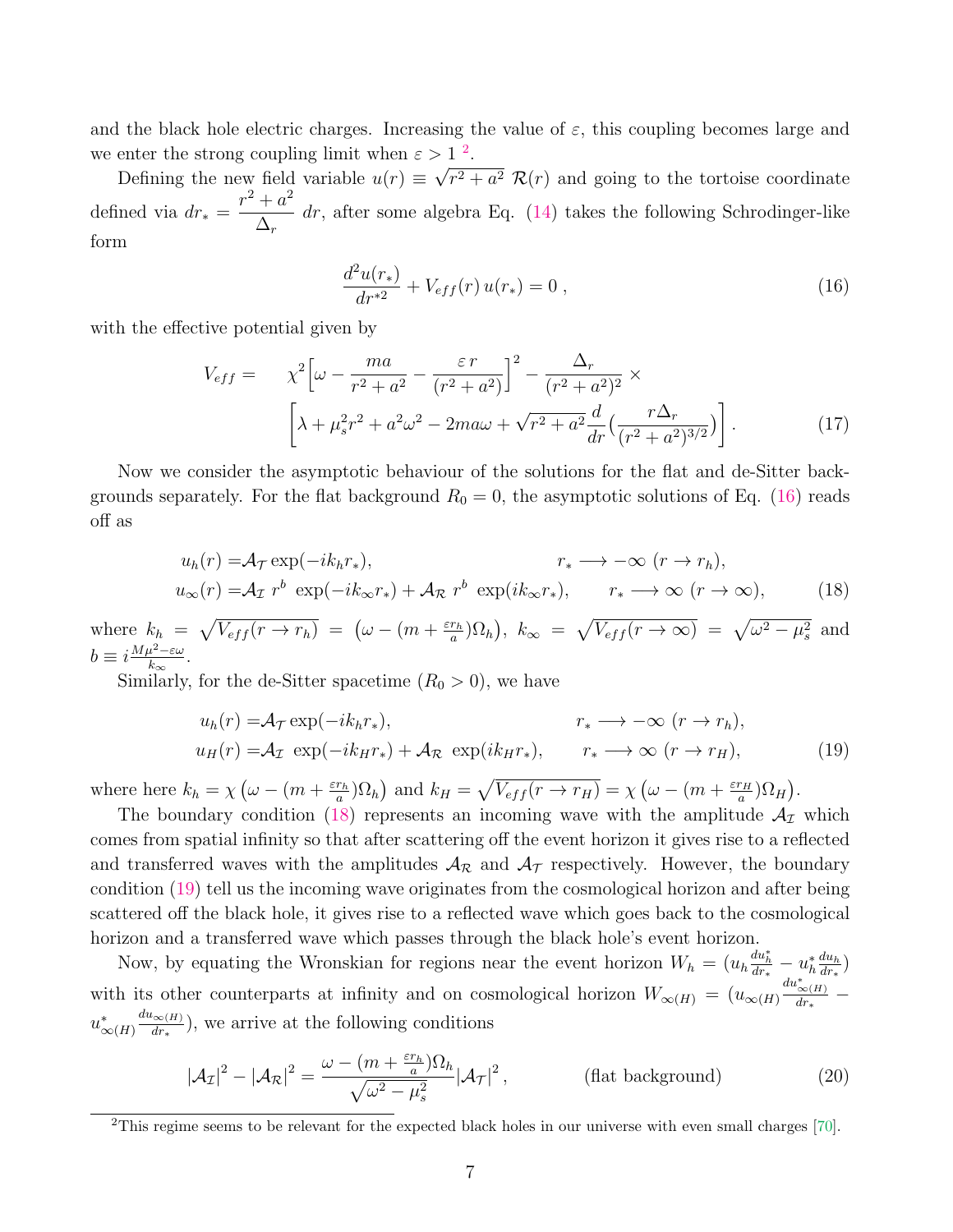and

$$
|\mathcal{A}_{\mathcal{I}}|^2 - |\mathcal{A}_{\mathcal{R}}|^2 = \frac{\omega - (m + \frac{\varepsilon r_h}{a})\Omega_h}{\omega - (m + \frac{\varepsilon r_H}{a})\Omega_H} |\mathcal{A}_{\mathcal{T}}|^2, \qquad \text{(dS background)} \tag{21}
$$

for the flat and de-Sitter spacetimes, respectively.

In order for the superradiance to take place the amplitude of the reflected wave must exceed the amplitude of the incident wave so the following frequency conditions must be met

<span id="page-7-0"></span>
$$
\mu_s < \omega < (m + \frac{\varepsilon r_h}{a}) \Omega_h \tag{22}
$$

and

<span id="page-7-1"></span>
$$
(m + \frac{\varepsilon r_H}{a})\Omega_H < \omega < (m + \frac{\varepsilon r_h}{a})\Omega_h \,, \quad \text{(dS background)}\tag{23}
$$

for flat and de-Sitter backgrounds respectively.

At first glance, however, one might imagine that modifications in the frequency conditions [\(22\)](#page-7-0) and [\(23\)](#page-7-1) are just a renormalization of the black hole's electric charge q or  $\varepsilon$ . Although mathematically it seems to be true, physically this is not the case. In fact, the physical electrical charge of the black hole as measured by a distant observer is still  $q$  (as we have already addressed through Eqs. [\(8\)](#page-4-0) and [\(9\)](#page-4-1)), meaning that the correction induced by  $f(R)$  modified gravity on the black hole's charge are distinct from each other. So, in essence in Eqs. [\(22\)](#page-7-0) and [\(23\)](#page-7-1), we deal with a new distinguishable contribution which comes directly from gravitational corrections. The aforementioned equations indicates that the  $f(R)$  correction affects the superradiance conditions compared to GR (with  $f'(R_0) = 1$ ). More specifically, in the presence of  $f(R)$  correction with  $f'(R_0) \neq 1$ , the threshold superradiance frequency,  $\omega_t \equiv (m + \frac{\varepsilon r_h}{a})$  $\frac{r_h}{a}$ ) $\Omega_h$ , is modified relative to its GR counterpart. Since the onset of superradiance instability in the composed system consisting of Kerr-Newman black hole and the massive scalar field is characterized by  $\omega = \omega_t$ , the displacement in the threshold frequency can be of phenomenological importance. In the case of instability occurring due to superradiance scattering,<sup>[3](#page-7-2)</sup> the threshold frequency in essence is a boundary with marginal stability, separating stable ( $\omega > \omega_t$ ) and unstable regions. With these discussions in mind , in next section, we investigate the effects of curvature modifications on the range of superradiance frequency as well as the power of superradiance for both asymptotically flat and de-Sitter spacetimes.

Before proceeding, however, let us here mention an interesting point. If we take the limit  $R_0 \rightarrow 0$  in Eq. [\(23\)](#page-7-1), its lower bound does not coincide with Eq. [\(22\)](#page-7-0) since  $\Omega_H$  goes to zero as  $R_0 \rightarrow 0$ . This mismatch was already seen in Kerr-de-Sitter black holes [\[72\]](#page-22-18) where the authors have argued that, despite the oddity of this difference, there seems to be something else going on. Inspired from Ref. [\[72\]](#page-22-18) one can conclude that when  $R_0 > 0$ , superradiance always occurs if Eq. [\(23\)](#page-7-1) is satisfied. However, for  $\omega < \mu_s$  the tunnelling probability (proportional to  $|\mathcal{A}_{\mathcal{T}}|^2$ )

<span id="page-7-2"></span><sup>&</sup>lt;sup>3</sup>Note that superradiance scattering does not always create instability in the system under question. For instance, it is shown in [\[71\]](#page-22-19) that the superradiance scattering of charged massive scalar field does not lead to instability in Reissner-Nordstrom black hole when  $Q/M \leq 2\sqrt{2}/3$ .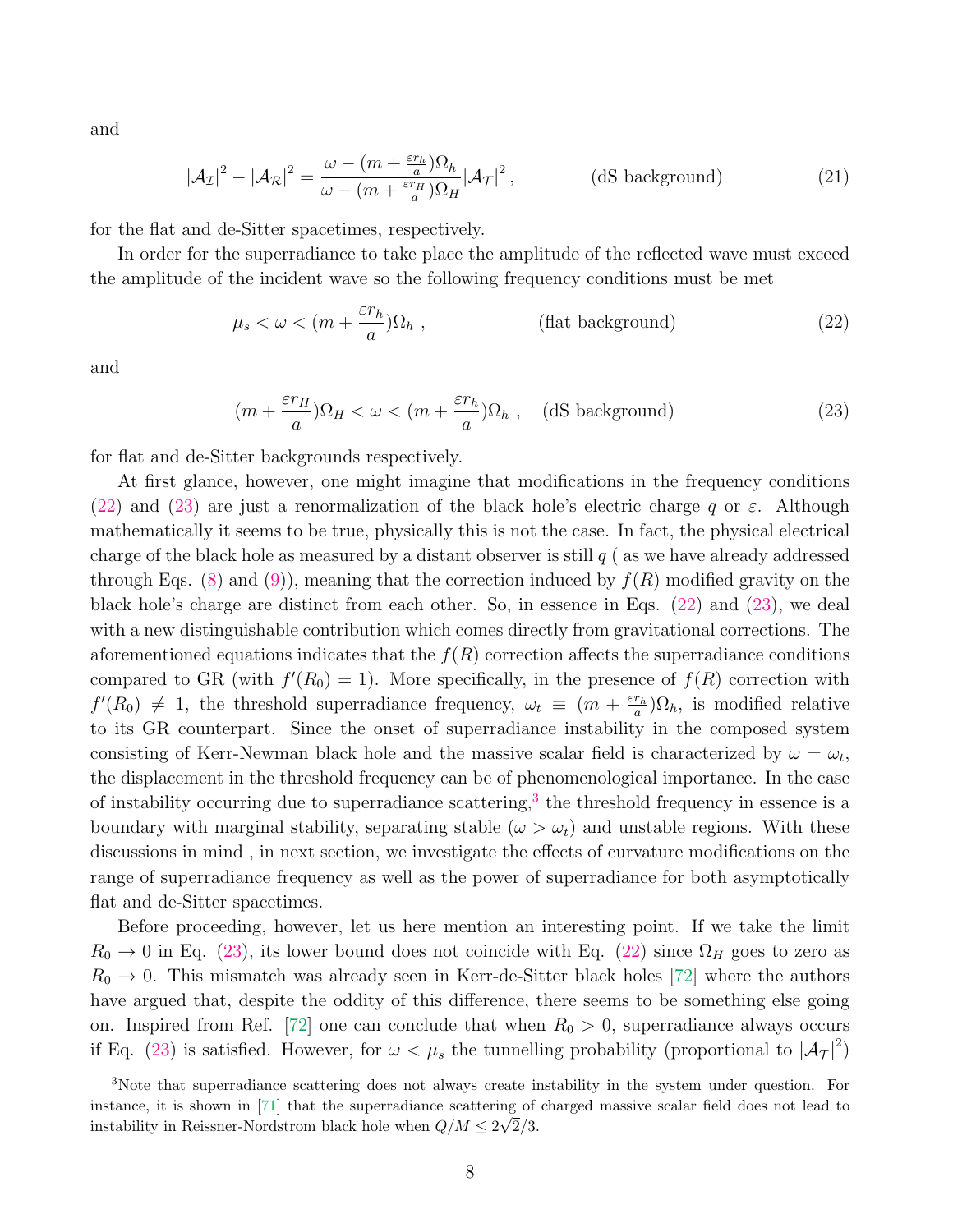becomes much smaller than that for  $\mu_s < \omega < (m + \frac{\varepsilon r_H}{a})$  $\frac{r_H}{a}$ ) $\Omega_H$  so the superradiance amplification is extremely suppressed. So, as  $R_0 \rightarrow 0$ , the superradiance amplification vanishes for waves in the range  $\left(m + \frac{\varepsilon r_H}{q}\right)$  $\frac{r_H}{a}$ ) $\Omega_H < \omega < \mu_s$ , which is consistent with condition [\(22\)](#page-7-0).

## <span id="page-8-0"></span>4 Superradiance Amplification Factors

Despite the fact that the Teukolsky's equation (in particular the radial equation [\(14\)](#page-5-2)) can not be solved analytically, some approximate methods have been developed. In this section, using the "analytical asymptotic matching"  $(AAM)$  method<sup>[4](#page-8-1)</sup>, proposed first by Starobinsky [\[73\]](#page-23-0), we obtain the "amplification factor" of a scalar wave scattering off a  $f(R)$ -charged Kerr black hole. This enables us to detect the effect of  $f(R)$  correction on the amplification factor  $Z_{lm} \equiv \frac{|A_{\mathcal{R}}|^2}{|A_{\mathcal{R}}|^2}$  $\frac{|A_{\mathcal{R}}|^2}{|A_{\mathcal{I}}|^2}-1$ , a dimensionless quantity which its positive value indicates a superradiant amplification from the black hole. To employ the AAM method we have to impose the approximation that the Compton wavelength of the propagating particle is very large compared to the size of the black hole, i.e.  $\mu_s r_h \ll 1$ . In addition, the slow rotation approximation (i.e.  $a\omega \ll 1$ ) is usually employed in this method [\[74\]](#page-23-1). However, there are other approaches such as the partial wave method which does not require the slow rotation approximation [\[47\]](#page-21-0).

The main point in employing AAM method is that one can split the space outside the event horizon into two limits: region near the horizon  $(r - r_h \ll \omega^{-1})$  known as the "near-region", and region very far from the horizon  $(r - r_h \gg M)$  known as the "far-region". The exact solutions derived for the above two asymptotic regions are matched in an overlapping region where  $M \ll r - r_h \ll \omega^{-1}$ . However, this method has two obvious limitations. First, to applying it the parameters involved in the equation must obey some certain conditions. Here, one requires that  $M\omega \ll 1$ ,  $\mu_s M \ll 1$  and  $\varepsilon \ll 1$ . Therefore, in order to apply the AAM method, our analysis is restricted to some certain frequency parameter space along with the assumption of the weak coupling between charged scalar field and Kerr-Newman black hole. Second, matching is possible only when the relevant expansions have overlaping regions. So, as a further limitation, the approximation becomes less reliable as one deviates from the overlaping region i.e.  $\mu_s M \ll r - r_h \ll 1$ . Indeed, when  $r - r_h$  approaches to the extremal points  $\mu_s M$  $(M\omega)$  or 1, then the error in approximate solution becomes significant and the solution may not be trusted. In the following, to provide an analytic expression for the amplification factors of a scalar wave scattering off a  $f(R)$ -charged Kerr black hole, we solve the radial equation [\(14\)](#page-5-2) using the above approximations.

<span id="page-8-1"></span><sup>&</sup>lt;sup>4</sup>The AAM method is indeed a common approach in finding an accurate approximation solution for a singularly perturbed differential equation. In other word, if the exact solution is not available we may still be able to construct an approximate solution using the inner and outer asymptotic expansions. The principle idea of this method is to find different approximate solutions where each one is valid for part of the range of the independent variable. Combining them, one arrives at a single approximate solution for the original equation.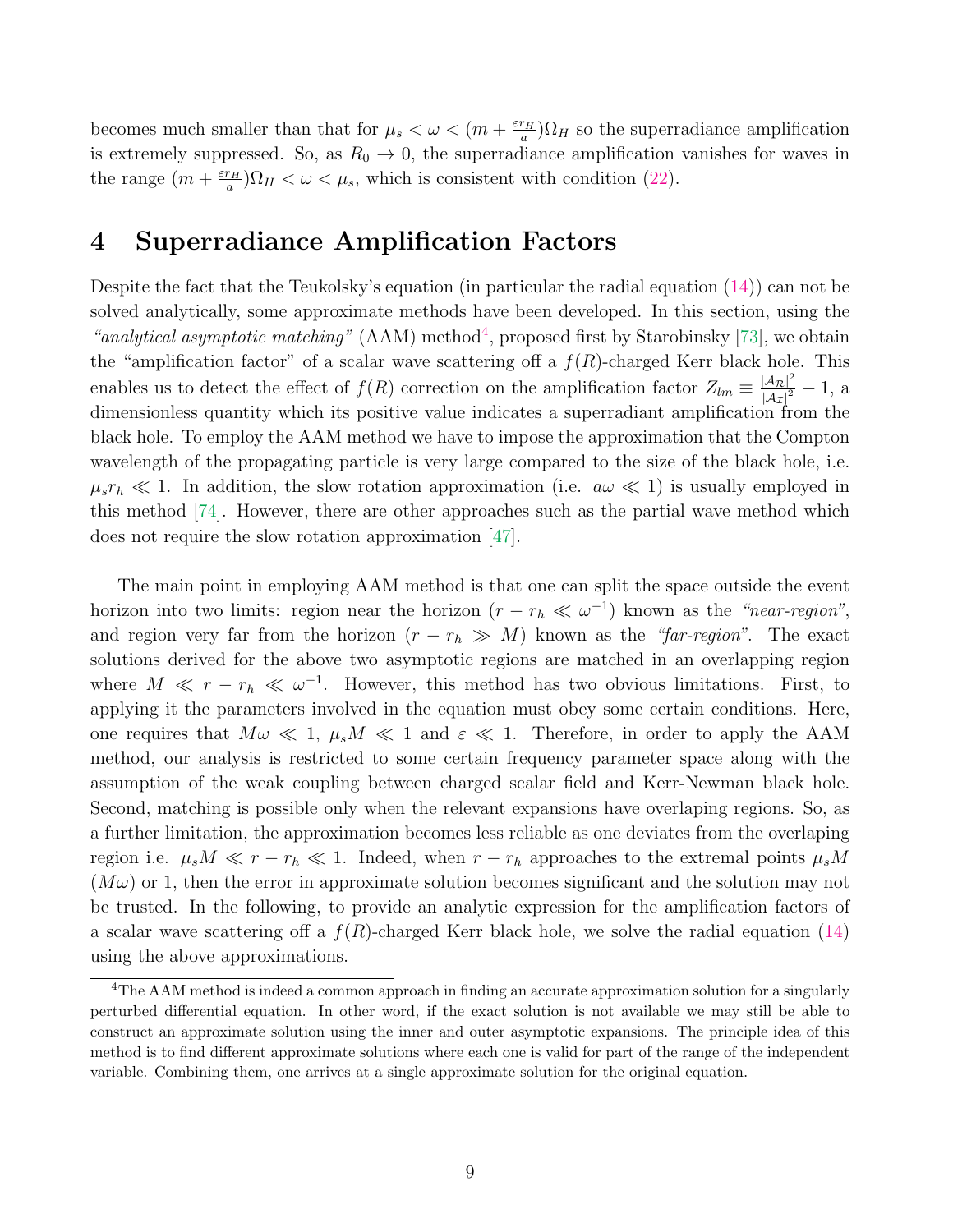### 4.1 Asymptotically flat spacetime:  $R_0 = 0$

In this subsection we preset the superradiance analysis for a black hole located in an asymptotically flat spacetime,  $R_0 = 0$ .

#### (i) Near-region solution: First we obtain the solution for the near-region.

Performing the change of variable  $x = \frac{r - r_h}{r - r_h}$  $\frac{r-r_h}{r_h-r_c}$  and plugging  $\Delta_r \frac{d}{dr} = (r_h - r_c)x(x+1)\frac{d}{dx}$  into Eq.  $(14)$ , we obtain

<span id="page-9-2"></span>
$$
x^{2}(x+1)^{2} \frac{d^{2} \mathcal{R}}{dx^{2}} + x(x+1)(2x+1) \frac{d \mathcal{R}}{dx}
$$
  
+ 
$$
\left[\eta^{2} - l(l+1)x(x+1) - \mu_{s}^{2} ((r_{h} - r_{c})x + r_{h})^{2} x(x+1)\right] \mathcal{R} = 0, \quad (24)
$$

where we have defined  $\eta \equiv \frac{r_h^2 + a^2}{r_h - r}$  $\frac{r_h^2+a^2}{r_h-r_c}\big(\omega-(m+\frac{\varepsilon r_h}{a}% +\varepsilon) \frac{\varepsilon^2}{\varepsilon^2}\big)\frac{d\omega}{2\pi}\bigg), \label{eq:4.14}$  $\frac{r_h}{a}$ ) $\Omega_h$ ).

For regions near the horizon, we can approximate  $\mu_s^2((r_h - r_c)x + r_h)^2 \approx \mu_s^2 r_h^2$  and further by applying the Compton wavelength approximation, the above equation simplifies to

<span id="page-9-0"></span>
$$
x^{2}(x+1)^{2}\frac{d^{2}\mathcal{R}}{dx^{2}} + x(x+1)(2x+1)\frac{d\mathcal{R}}{dx} + (\eta^{2} - l(l+1)x(x+1))\mathcal{R} = 0.
$$
 (25)

The most general solution of Eq. [\(25\)](#page-9-0) is given in terms of ordinary hypergeometric functions  ${}_2F_1(a, b; c; z)$ 

<span id="page-9-1"></span>
$$
\mathcal{R}(x) = C_1 x^{-i\eta} (1+x)^{-i\eta} {}_2F_1(-l-2i\eta, l+1-2i\eta; 1-2i\eta; -x) \n+ C_2 x^{i\eta} (1+x)^{-i\eta} {}_2F_1(-l, l+1; 1+2i\eta; -x).
$$
\n(26)

Imposing the ingoing boundary condition, and also using the following identities

$$
{}_2F_1(a,b;c;z) = z^{1-c}(1-z)^{c-a-b} {}_2F_1(1-a,1-b;2-c;z), \qquad (27)
$$

$$
{}_2F_1(a, b; c; z) = {}_2F_1(b, a; c; z), \qquad (28)
$$

the solution [\(26\)](#page-9-1) finally reads off

$$
\mathcal{R}_{\text{near}} = C \left( \frac{x}{x+1} \right)^{i\eta} {}_{2}F_{1}(-l, l+1; 1-2i\eta; -x) \,. \tag{29}
$$

To match the above solution to the solution from the far-region, we consider the behaviour of above solution at large  $x$ , yielding

<span id="page-9-3"></span>
$$
\mathcal{R}_{\text{near-large x}} \sim C \left( \frac{\Gamma(2l+1)\Gamma(1-2i\eta)}{\Gamma(l+1-2i\eta)\Gamma(l+1)} x^l + \frac{\Gamma(-2l-1)\Gamma(1-2i\eta)}{\Gamma(-l)\Gamma(-l-2i\eta)} x^{-l-1} \right),\tag{30}
$$

where the approximation  $(x + 1)^{i\eta} \approx x^{i\eta}$  along with the following asymptotic behaviour of the hypergeometric function has been used

$$
\lim_{x \to \infty} {}_2F_1(a, b; c; -x) = \frac{\Gamma(b-a)\Gamma(c)}{\Gamma(c-a)\Gamma(b)} x^{-a} + \frac{\Gamma(a-b)\Gamma(c)}{\Gamma(c-b)\Gamma(a)} x^{-b}.
$$
\n(31)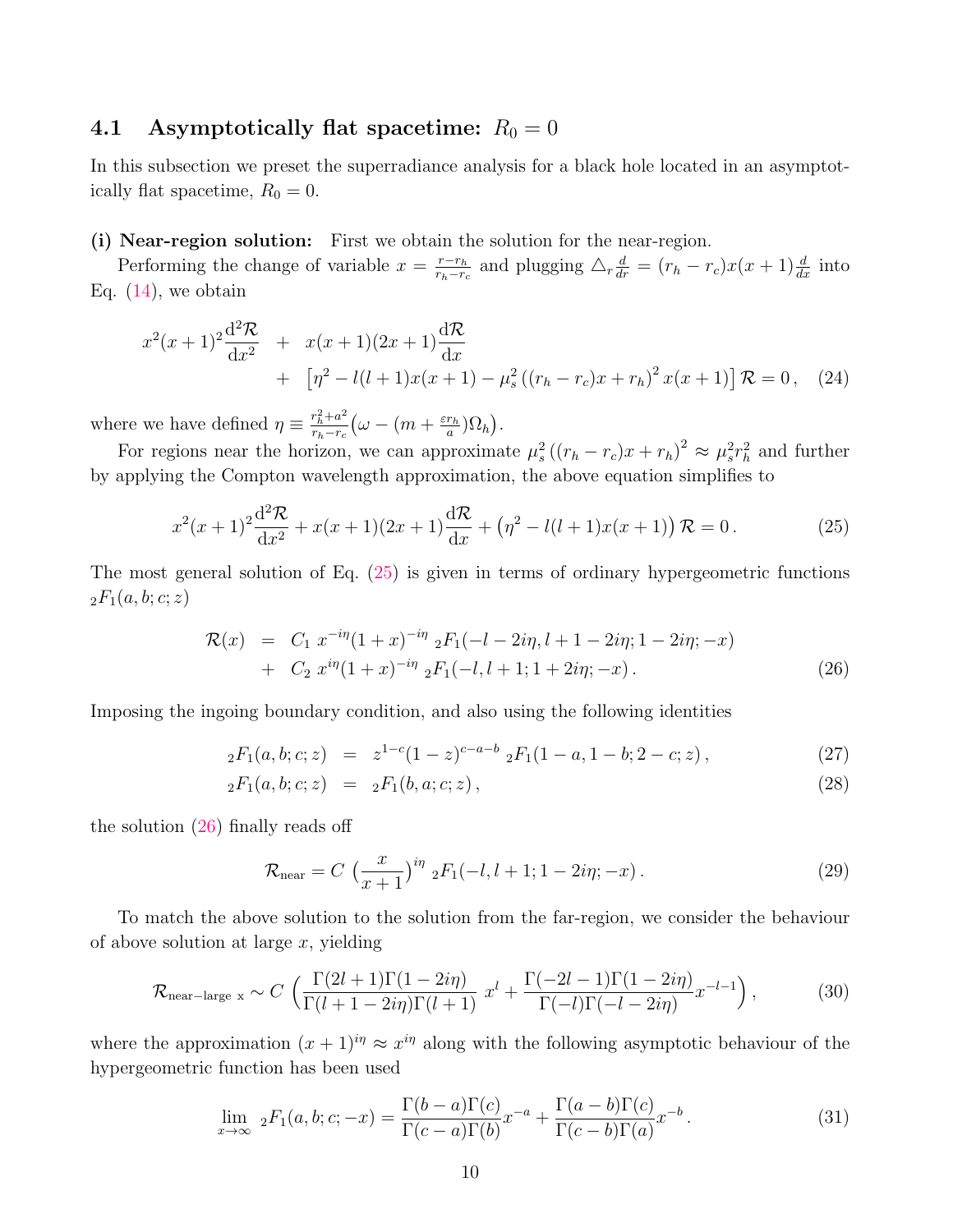(ii) Far-region solution: Now we consider the solution for the far-region. In the asymptotic region,  $x \to \infty$   $(x \gg 1, r \gg r_h)$ , Eq. [\(24\)](#page-9-2) is simplified to

$$
\frac{\mathrm{d}^2 \mathcal{R}}{\mathrm{d}x^2} + \frac{2}{x} \frac{\mathrm{d} \mathcal{R}}{\mathrm{d}x} + \left(\xi^2 - \frac{l(l+1)}{x^2}\right) \mathcal{R} = 0,\tag{32}
$$

where  $\xi \equiv (r_h - r_c) \sqrt{\omega^2 - \mu_s^2}$ .

The solution of the above equation is given in terms of the confluent hypergeometric function of the second kind  $U(a, b, z)$  and the generalized Laguerre polynomial  $L_n^{(a)}(z)$  as follows:

<span id="page-10-0"></span>
$$
\mathcal{R} = \exp(-i\xi x) \left( A_1 \ x^l \ U(l+1, 2l+2, 2i\xi x) + A_2 \ x^l \ L_{-l-1}^{(2l+1)}(2i\xi x) \right) \,. \tag{33}
$$

Using the following expression

$$
L_n^{(a)}(z) = \frac{(-1)^n}{n!} U(-n, a+1, z), \tag{34}
$$

and also the identity  $U(a, b, z) = z^{1-b} U(1 + a - b, 2 - b, z)$ , the solution in Eq. [\(33\)](#page-10-0) takes the following form

<span id="page-10-2"></span>
$$
\mathcal{R}_{\text{far}} = \exp(-i\xi x) \Big( A_1 \ x^l \ U(l+1, 2l+2, 2i\xi x) + A_2 \ x^{-l-1} \ U(-l, -2l, 2i\xi x) \Big) \,. \tag{35}
$$

To match the above far-region solution to the near-region solution, now we consider the small x limit of the above solution. Using the Taylor expansion  $\lim_{z\to 0} U(a, b, z) \approx \frac{\Gamma(1-b)}{\Gamma(1+a-b)} + \dots$  the approximate form of the above solution at small  $x$  is given by

<span id="page-10-1"></span>
$$
\mathcal{R}_{\text{far--small x}} \sim A_1 \frac{\Gamma(-2l-1)}{\Gamma(-l)} x^l + A_2 \frac{\Gamma(2l+1)}{\Gamma(l+1)} x^{-l-1}.
$$
 (36)

(iii) Amplification factor using matching: Having obtained the solutions for the far-region and the near-region and by matching these two asymptotic solutions, we can compute the scalar wave fluxes at infinity to obtain the amplification factor.

Equating Eqs.  $(30)$  and  $(36)$  we obtain

$$
A_1 = C \frac{\Gamma(-l)\Gamma(2l+1)\Gamma(1-2i\eta)}{\Gamma(l+1-2i\eta)\Gamma(l+1)\Gamma(-2l-1)},
$$
\n(37)

$$
A_2 = C \frac{\Gamma(l+1)\Gamma(-2l-1)\Gamma(1-2i\eta)}{\Gamma(-l)\Gamma(2l+1)\Gamma(-l-2i\eta)}.
$$
\n(38)

In order to compute the scalar wave fluxes at infinity, we have to connect the coefficients  $A_1$  and  $A_2$  with coefficients  $A_{\mathcal{I}}$  and  $A_{\mathcal{R}}$  in the infinity limit of the radial solution [\(18\)](#page-6-2). To do so, we first expand the far region solution [\(35\)](#page-10-2) at infinity as

$$
A_{1} \frac{\Gamma(2l+2)}{\Gamma(l+1)} \xi^{-l-1} \left( (-2i)^{-l-1} \frac{\exp[-i\xi x]}{x} + (2i)^{-l-1} \frac{\exp[i\xi x]}{x} \right) + A_{2} \frac{\Gamma(-2l)}{\Gamma(-l)} \xi^{l} \left( (-2i)^{l} \frac{\exp[-i\xi x]}{x} + (2i)^{l} \frac{\exp[i\xi x]}{x} \right).
$$
 (39)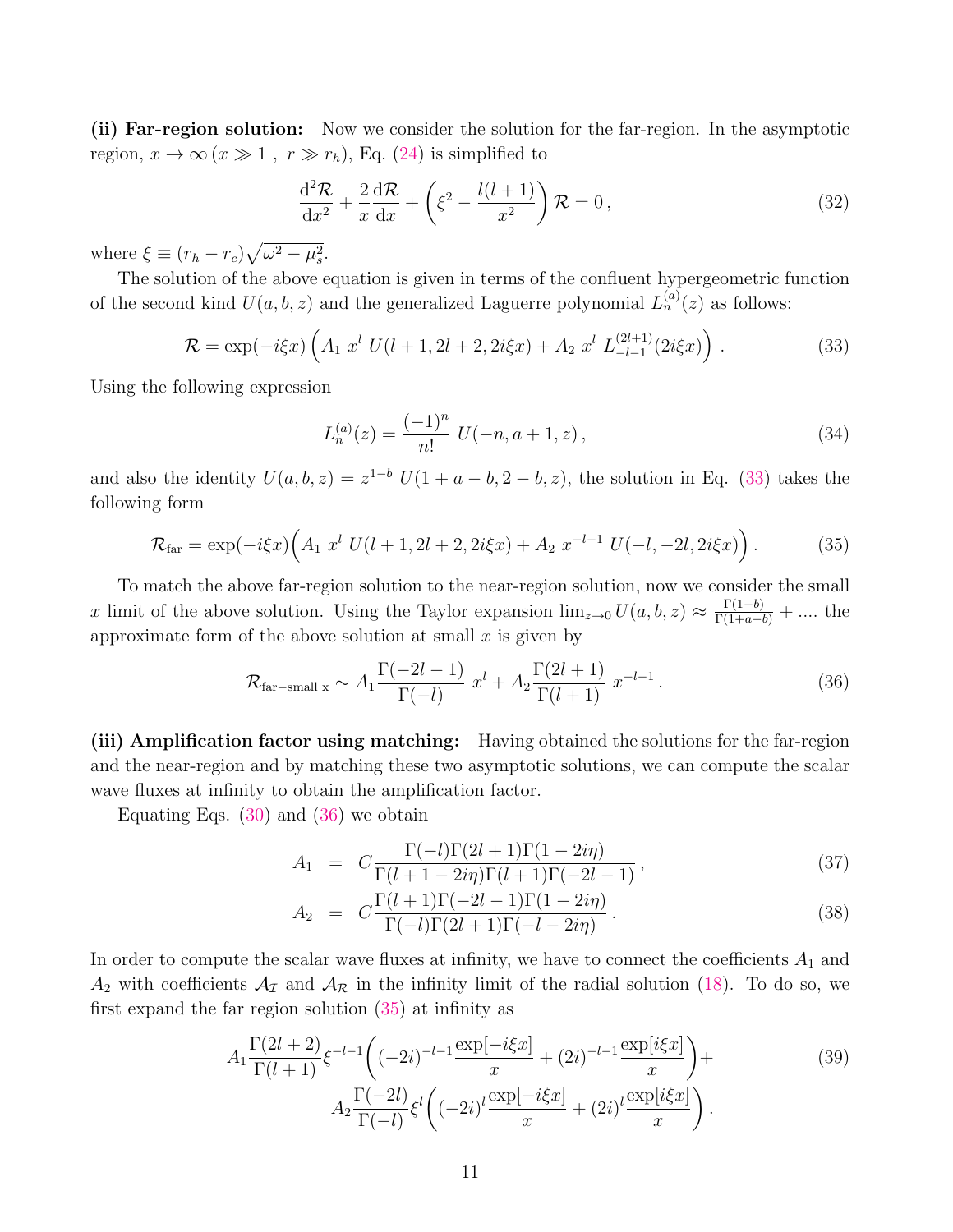| $f(R)$ models                                                                                                                           | Ref                |                            |
|-----------------------------------------------------------------------------------------------------------------------------------------|--------------------|----------------------------|
| <b>Model I:</b> $f = R + \alpha R^2$ , $\alpha > 0$                                                                                     |                    | $2\alpha$                  |
| $\bigg\  \operatorname{\bf{Model}} \ \mathbf{II:} \ f^{n=1} = R - \gamma^2 \frac{c_1 (R/\gamma^2)^n}{1 + c_2 (R/\gamma^2)^n} \ \bigg\ $ | $\lceil 61 \rceil$ | $\frac{2c_1c_2}{\gamma^2}$ |

<span id="page-11-0"></span>Table 1: Two viable cosmological  $f(R)$  models in asymptotically flat spacetime.

Now by applying the approximations  $\frac{1}{x} \sim \frac{\xi}{\sqrt{\omega^2 - \xi}}$  $\frac{\xi}{\omega^2 - \mu_s^2 r}$ , exp( $\pm i \xi x$ ) ~ exp( $\pm i \sqrt{\omega^2 - \mu_s^2} r$ ) and then matching the above solution with the radial solution

$$
\mathcal{R}_{\infty}(r) \sim \mathcal{A}_{\mathcal{I}} \frac{\exp(-i\sqrt{\omega^2 - \mu_s^2}r^*)}{r} + \mathcal{A}_{\mathcal{R}} \frac{\exp(i\sqrt{\omega^2 - \mu_s^2}r^*)}{r}, \qquad (r \to \infty), \qquad (40)
$$

we obtain

$$
\mathcal{A}_{\mathcal{I}} = \frac{1}{\sqrt{\omega^2 - \mu_s^2}} \left[ A_1 \frac{(-2i)^{-l-1} \xi^{-l} \Gamma(2l+2)}{\Gamma(l+1)} + A_2 \frac{(-2i)^l \xi^{l+1} \Gamma(-2l)}{\Gamma(-l)} \right],\tag{41}
$$

$$
\mathcal{A}_{\mathcal{R}} = \frac{1}{\sqrt{\omega^2 - \mu_s^2}} \left[ A_1 \frac{(2i)^{-l-1} \xi^{-l} \Gamma(2l+2)}{\Gamma(l+1)} + A_2 \frac{(2i)^l \xi^{l+1} \Gamma(-2l)}{\Gamma(-l)} \right]. \tag{42}
$$

Finally, by substituting the relevant expressions for  $A_1$  and  $A_2$ , we obtain

$$
\mathcal{A}_{\mathcal{I}} = \frac{C}{\sqrt{\omega^2 - \mu_s^2}} \left[ \frac{(-2i)^{-l-1} \xi^{-l} \Gamma(-l) \Gamma(2l+1) \Gamma(2l+2) (\Gamma(1-2i\eta))^2}{\Gamma(-2l-1) (\Gamma(l+1-2i\eta) \Gamma(l+1))^{2}} + \frac{(-2i)^{l} \xi^{l+1} \Gamma(-2l) \Gamma(l+1) \Gamma(-2l-1) (\Gamma(1-2i\eta))^{2}}{\Gamma(2l+1) (\Gamma(-l) \Gamma(-l-2i\eta))^{2}} \right],
$$
\n(43)

and

$$
\mathcal{A}_{\mathcal{R}} = \frac{C}{\sqrt{\omega^2 - \mu_s^2}} \left[ \frac{(2i)^{-l-1}\xi^{-l}\Gamma(-l)\Gamma(2l+1)\Gamma(2l+2)(\Gamma(1-2i\eta))^2}{\Gamma(-2l-1)\left(\Gamma(l+1-2i\eta)\Gamma(l+1)\right)^2} + \frac{(2i)^{-l-1}\xi^{-l}\Gamma(-2l)\Gamma(l+1)\Gamma(-2l-1)\left(\Gamma(1-2i\eta)\right)^2}{\Gamma(2l+1)\left(\Gamma(-l)\Gamma(-l-2i\eta)\right)^2} \right].
$$
\n(44)

As a result, the amplification factor can then be computed via

<span id="page-11-1"></span>
$$
Z_{lm} = \frac{|\mathcal{A}_{\mathcal{R}}|^2}{|\mathcal{A}_{\mathcal{I}}|^2} - 1. \tag{45}
$$

#### 4.1.1 Analysis with Viable  $f(R)$  Models

Now using the above expressions we are able to look for the effects of  $f(R)$  modified gravity on the superradiant amplification. To do so, we study two viable cosmological  $f(R)$  models, as listed in Table [1](#page-11-0) as our case studies.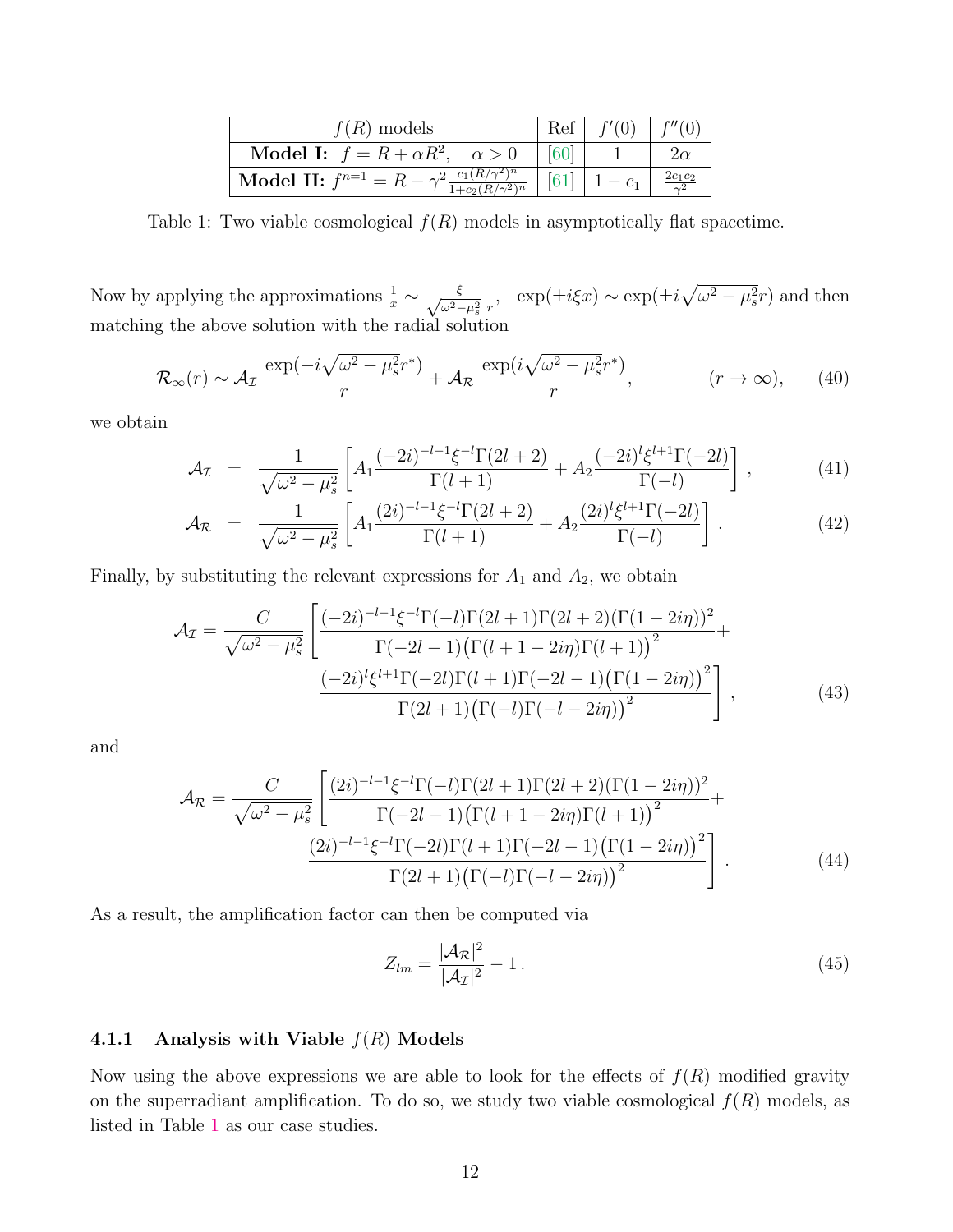

<span id="page-12-0"></span>Figure 1: Percentage amplification factor  $Z_{lm}$  (Eq. [\(45\)](#page-11-1)×100) in terms of the frequency  $\omega$  for a charged massive scalar waves with mass  $\mu_s = 0.1$  and modes:  $l = 0 = m$  (top raw),  $l = 1 = m$ (bottom raw) scattering off a  $f(R)$ -Kerr-Newman black hole with electric charge  $q = 0.1M$ . The electric coupling  $\varepsilon$  is 0.45 (left panel) and 0.9 (right panel).



<span id="page-12-1"></span>Figure 2: Same as bottom row in the Fig. [1](#page-12-0) but for large coupling regimes  $\varepsilon = 8$  (left panel) and  $\varepsilon = 12$  (right panel).

In order to prevent the ghost and tachyonic instabilities the following conditions are required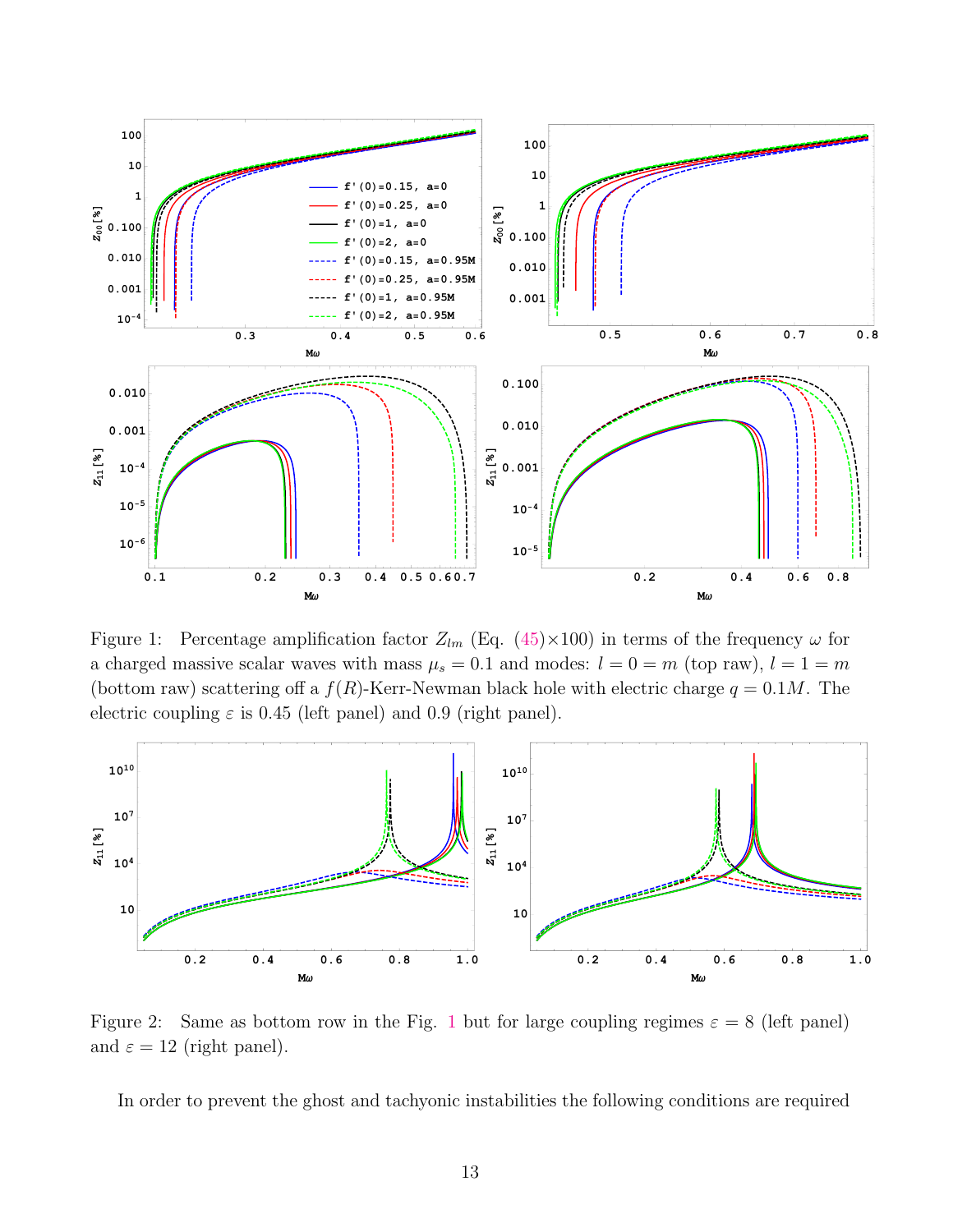to be satisfied for viable  $f(R)$  theories [\[75\]](#page-23-2)

<span id="page-13-0"></span>
$$
f'(R_0) = \frac{df}{dR}|_{R_0} > 0, \qquad f''(R_0) = \frac{d^2f}{dR^2}|_{R_0} \ge 0,
$$
\n(46)

The  $f(R)$  models listed in Table [1](#page-11-0) satisfy the conditions of obtaining the Kerr-Newman black holes in asymptotically flat spacetime, i.e.  $f(0) = 0$  and  $f'(0) \neq 0$ . Even though model I explicitly satisfies both of the above stability conditions, but the satisfaction of these conditions for model II depends on the parameters  $c_{1,2}$ . In this model, to satisfy both stability conditions [\(46\)](#page-13-0), either of the following three combinations of parameters should be satisfied

 $c_{1,2}:$   $(0 < c_1 < 1, c_2 \ge 0);$   $(c_1 < 0, c_2 \le 0);$   $(c_1 = 0 = c_2).$ 

To have a view of the effects of  $f(R)$  modification on the amplification factor, we have plotted the behaviour of  $Z_{lm}$  given in Eq. [\(45\)](#page-11-1) in Figs. [1](#page-12-0) and [2.](#page-12-1) Generally speaking, we see the amplification factors of ground state  $(l = 0 = m)$  and the first excited state  $(l = 1 = m)$  are affected for values different from  $f'(0) = 1$ . While rotation  $(a \neq 0)$  has a negligible effect on the ground state mode with  $f'(0) > 1$ , for the case of  $0 < f'(0) < 1$  in this mode and also for all cases of  $f'(0)$  for the mode  $Z_{11}$  it has significant effects on the power as well as the frequency range of superradiance. Focusing the Kerr-Newman black hole, Fig. [1](#page-12-0) clearly shows that in some frequencies,  $Z_{00}$  and  $Z_{11}$  grow as  $f'(0)$  changes from 0.15 to 1. However,  $Z_{11}$  for the case of  $f'(0) > 1$  is weaker than its standard counterpart. Furthermore, the first excited state mode has a bigger superradiance parameter space as  $f'(0)$  moves from 0.15 to 1 while it becomes smaller for the ground state mode. Concerning the case of  $f'(0) > 1$ , the first excited state mode has a smaller superradiance parameter space relative to  $f'(0) = 1$  while there is no significant impact on the ground state mode. As another interesting point, the behavior of these modes are sensitive to the values of the electrical charge coupling  $\varepsilon$ . For both modes under consideration when approaching  $\varepsilon = 1$  the amplitude and the superradiance frequency range become bigger as  $f'(0)$  moves from 0.15 to 1. In large coupling limit there appears some resonance peaks for the mode  $Z_{11}$  in some given frequencies  $\omega_{res}$  as depicted in Fig. [2.](#page-12-1) The resonance frequencies  $\omega_{res}$  as well as the amplitude of these peaks grows as  $f'(0)$  increases. However, we have found that the large coupling regime does not support any solution for the case of the ground state mode  $Z_{00}$ . This is not surprising since, as already mentioned, one of the limitations of the AAM method is that it requires weak coupling of the charged scalar field to Kerr-Newman black hole.

The shape of the resonance peaks is similar to Breit-Wigner (BW) form [\[76\]](#page-23-3) since their heights and widths are respectively finite and very narrow with no infinities and zeros, as in Dirac delta function. Such peaks have been interpreted as the very long lived quasi-normal modes (corresponding to quasi-bound states) with  $\omega_I \ll \omega_R$  so that  $\omega_R \sim \omega_{res}$ , see the discussions in [\[20\]](#page-20-4). Historically, the existence of such a long-lived quasi-normal modes can be traced to the work of Detweiler [\[77\]](#page-23-4). However, for some more recent works on these weakly damped quasi-normal modes see [\[78,](#page-23-5) [79,](#page-23-6) [80\]](#page-23-7). As a consequence, the BW-shaped resonances in Fig. [2](#page-12-1) address the existence of stable quasi-bound modes in asymptotically flat  $f(R)$ -Kerr-Newman black holes,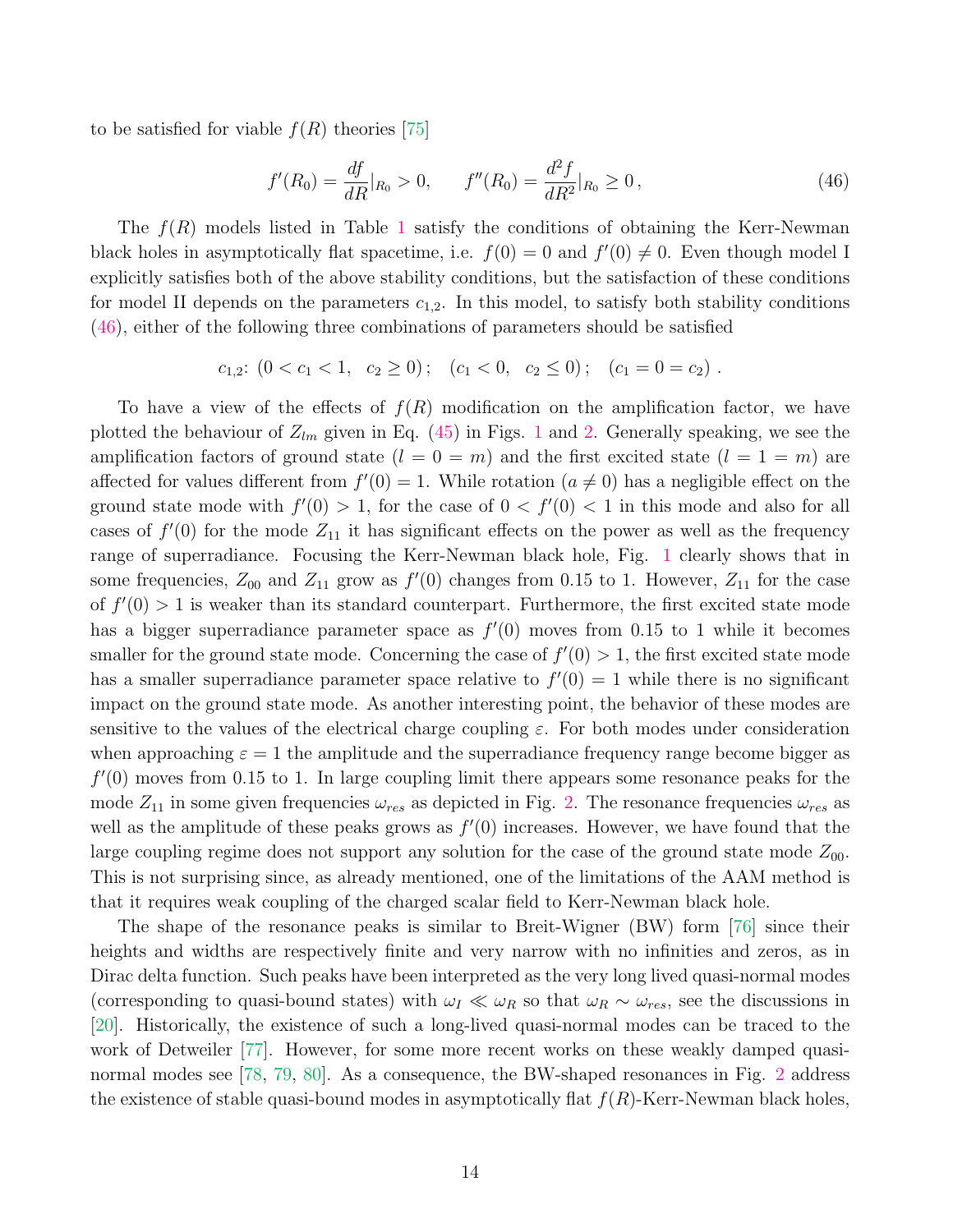| $(R)$ models                                                                                                                 | Ref                | $=\frac{12}{12}$                                                               | $\overline{T2}$      |
|------------------------------------------------------------------------------------------------------------------------------|--------------------|--------------------------------------------------------------------------------|----------------------|
| Model I: $f = R + \alpha R^2$ ,                                                                                              | [60]               | $\frac{24\alpha}{2}$<br>$\overline{r}$                                         |                      |
| Model II: $f^{n=1} = R - \gamma^2 \frac{c_1 (R/\gamma^2)^n}{(R/\gamma^2)^n}$<br>$\frac{1+c_2(R/\gamma^2)^n}{(R/\gamma^2)^n}$ | $\lceil 61 \rceil$ | $1-c_1)\gamma^4 L^4 + 24c_2\gamma^2 L^2 + 144c_2^2$<br>$(12c_2+\gamma^2L^2)^2$ | $2c_1c_2\gamma^4L^6$ |

<span id="page-14-2"></span>Table 2: Two viable cosmological  $f(R)$  models in asymptotically de-Sitter spacetime.

specifically in large coupling regime<sup>[5](#page-14-0)</sup>.

It should be noted that model I and the case  $c_1 = 0$  in model II are similar to the case of GR with  $f'(0) = 1$ . However, the cases  $0 < c_1 < 1$ ,  $c_2 \ge 0$  and  $c_1 < 0$ ,  $c_2 \le 0$  in model II can have smaller or bigger values than  $f'(0) = 1$ . As a result, from the two models listed in Table [1,](#page-11-0) only in model II with the aforementioned cases for  $c_{1,2}$ , the superradiance amplification as well as its frequency ranges are distinguishable from those of GR. However, in the coming subsection we show that the model I becomes distinguishable from GR if we place the black hole in an asymptotically de-Sitter spacetime.

### 4.2 Asymptotically de-Sitter spacetime:  $R_0 > 0$

Given the fact that the de-Sitter spacetime is bounded (observer can not see beyond the cosmological horizon  $r_H$ ) so now the near and far regions approximations are altered to  $r_H - r_h \ll \omega^{-1}$ and  $r_H - r_h \gg M$  respectively. To maintain the validity of these approximations, we have to assume that the cosmological horizon is also much larger than the event horizon,  $r_H \gg r_h$ . This means that for the spacetime near the vicinity of the charged Kerr black the large limit of the near-region solution in Eq. [\(30\)](#page-9-3) is applicable here. So, in the following, we focus on the solution in the far regions. Inspired by the far region approximation  $r_H - r_h \gg M$ , the black hole's mass, electric charge and angular momentum parameters do not play important roles and can be ignored for a distant observer near to the cosmological horizon  $(M \sim 0, Q \sim 0, a \sim 0)$ . Namely,  $\Delta_r \approx r^2(1-\frac{r^2}{L^2})$  where L is the radius of the de-sitter spacetime defined as  $L \equiv \sqrt{\frac{12}{R_0}}$  $\frac{12}{R_0}$ .

Now, the radial wave equation [\(14\)](#page-5-2) represents the propagation of a charged massive scalar field (with frequency  $\omega$  and angular momentum l) in a pure dS spacetime,

<span id="page-14-1"></span>
$$
\Delta_r \frac{d^2 \mathcal{R}}{dr^2} + \frac{d \Delta_r}{dr} \frac{d \mathcal{R}}{dr} + \left[ \frac{\omega^2 r^4}{\Delta_r} - \left( l(l+1) + \mu_s^2 r^2 \right) \right] \mathcal{R} = 0 \tag{47}
$$

In terms of the new coordinates  $y \equiv 1 - \frac{r^2}{L^2}$  and the new field variable

$$
\mathcal{R} \equiv y^{\frac{iL\omega}{2}}(1-y)^{l/2}G(y) , \qquad (48)
$$

the differential equation [\(47\)](#page-14-1) is cast into

$$
y(1-y)\frac{d^2G}{dy^2} + ((1+iL\omega) - (l+\frac{5}{2}+iL\omega)y)\frac{dG}{dy} - \frac{1}{4}((l+iL\omega)(l+3+iL\omega) + L^2\mu_s^2)G = 0.49
$$

<span id="page-14-0"></span><sup>&</sup>lt;sup>5</sup>It should be mentioned that the quasi-normal modes and scattering are two related phenomena in which the resonant peaks are the poles of the scattering matrix in the complex-frequency plane.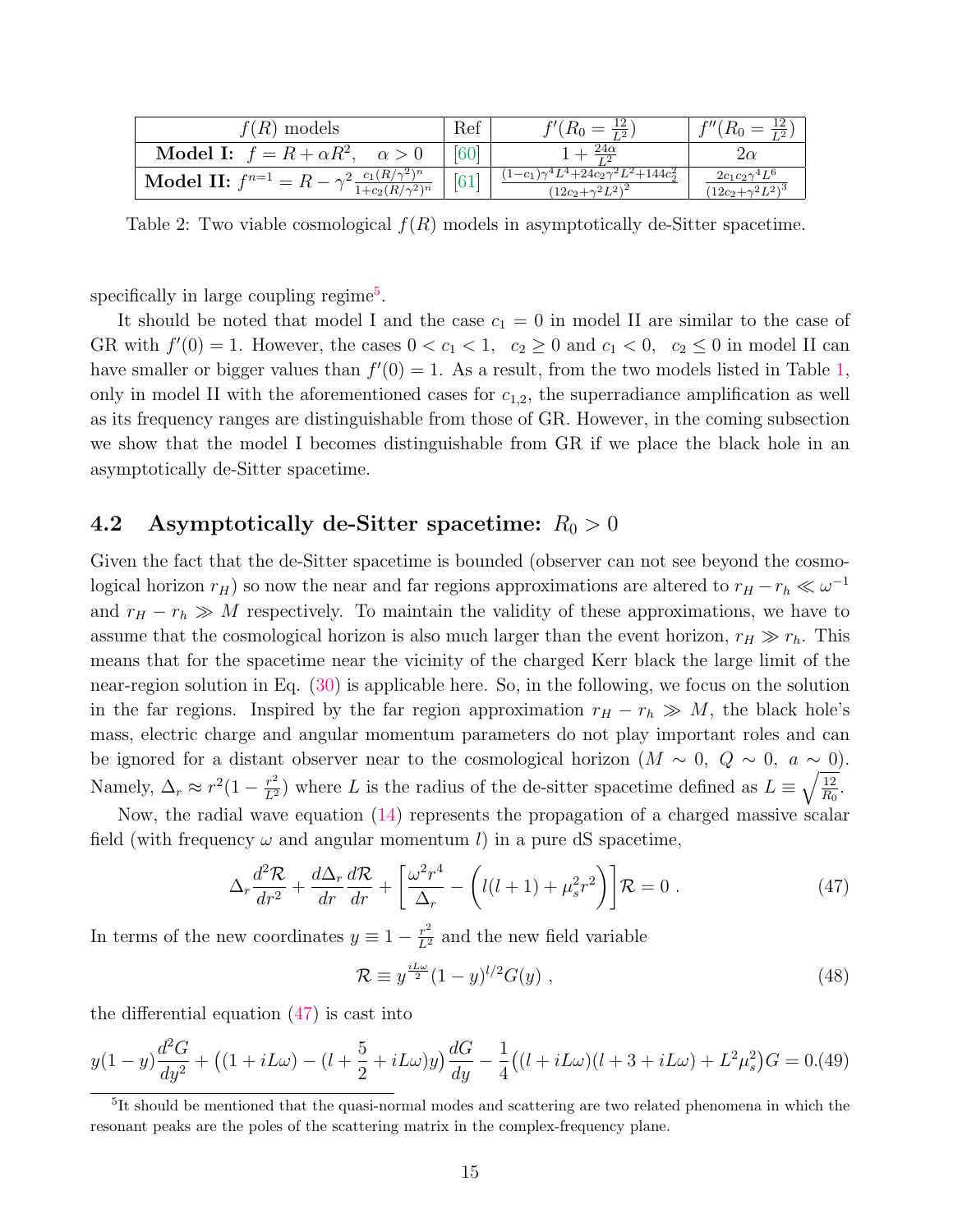

<span id="page-15-0"></span>Figure 3: Percentage amplification factor  $Z_{lm}$  (Eq. [\(57\)](#page-17-1)×100) vs. the frequency  $\omega$  for  $\mu_s = 0.1$ and modes:  $l = 0 = m$  (top row) and  $l = 1 = m$  (bottom row) scattering off a GR-Kerr-NewmandS black hole (left panels) and  $f(R)$ -Kerr-Newman-dS black hole in model I (right panels) with the electrical charge  $q = 0.1M$ . For the de-Sitter length we set value  $L = 500$ .

Defining the following parameters

$$
\beta_1 = 1 + iL\omega, \quad \beta_{2,3} = \frac{3 \pm \sqrt{9 - 4L^2\mu^2} + 2(l + iL\omega)}{4} , \tag{50}
$$

the radial equation takes the well known Gaussian hypergeometric differential equation,

$$
y(y-1)\frac{d^2G}{dy^2} + ((\beta_2 + \beta_3 + 1)y - \beta_1)\frac{dG}{dy} + \beta_2\beta_3G = 0.
$$
 (51)

For non-integer  $\beta_1$ , the general solution of the differential equation can be written as [\[81\]](#page-23-8)

<span id="page-15-2"></span>
$$
\mathcal{R} = (1 - y)^{l/2} \Big[ D_1 y^{\frac{iL\omega}{2}} {}_2F_1(\beta_2, \beta_3, \beta_1; y) + D_2 y^{\frac{-iL\omega}{2}} {}_2F_1(\beta_2 - \beta_1 + 1, \beta_3 - \beta_1 + 1, 2 - \beta_1; y) \Big], (52)
$$

with constant coefficients  $D_{1,2}$ .

Considering the small r limit, i.e.  $y \to 1$ , the solution is

<span id="page-15-1"></span>
$$
\mathcal{R} = (B_1 D_1 + C_1 D_2) r^l + (B_2 D_1 + C_2 D_2) r^{-l-1} , \qquad (53)
$$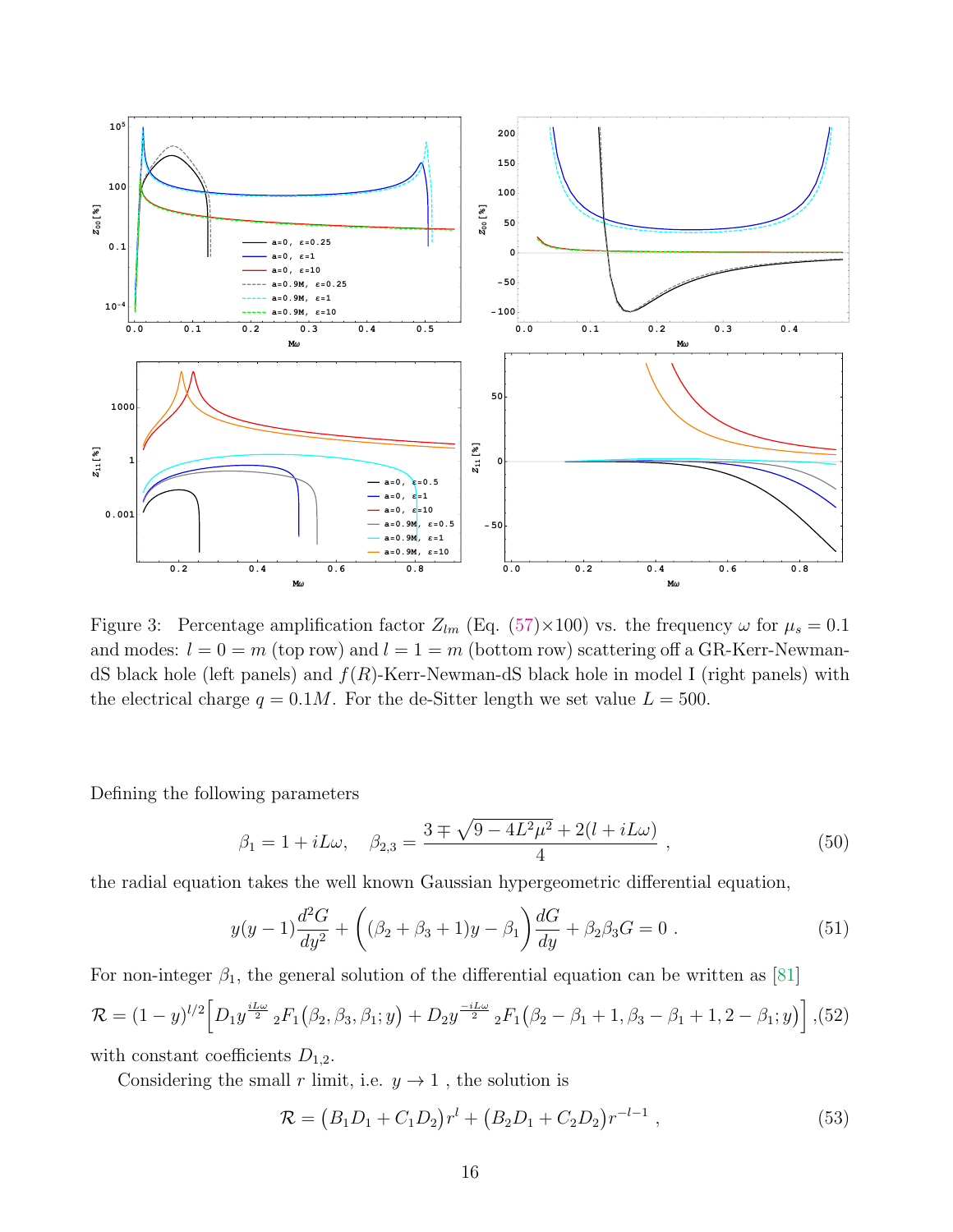

<span id="page-16-0"></span>Figure 4: Same as Fig. [3](#page-15-0) but for  $f(R)$  model II. The general behaviour of plots do not change for any value of  $c_2 > 0$  and  $\gamma > 0$  or  $\gamma < 0$  (here we set  $\gamma = 20$ ). The curves with  $c_1 = 0 = c_2$ have the same predictions as in GR.

with

$$
B_{1} = -\frac{\pi \Gamma(\beta_{1})}{L^{l} \sin\left((\beta_{2} + \beta_{3} - \beta_{1})\pi\right) \Gamma(1 + \beta_{2} + \beta_{3} - \beta_{1}) \Gamma(\beta_{1} - \beta_{2}) \Gamma(\beta_{1} - \beta_{3})},
$$
  
\n
$$
C_{1} = -\frac{\pi \Gamma(2 - \beta_{1})}{L^{l} \sin\left((\beta_{2} + \beta_{3} - \beta_{1})\pi\right) \Gamma(1 + \beta_{2} + \beta_{3} - \beta_{1}) \Gamma(1 - \beta_{2}) \Gamma(1 - \beta_{3})},
$$
  
\n
$$
B_{2} = \frac{\pi \Gamma(\beta_{1}) L^{l+1}}{\sin\left((\beta_{2} + \beta_{3} - \beta_{1})\pi\right) \Gamma(\beta_{3}) \Gamma(\beta_{2}) \Gamma(1 + \beta_{1} - \beta_{2} - \beta_{3})},
$$
  
\n
$$
C_{2} = \frac{\pi \Gamma(2 - \beta_{1}) L^{l+1}}{\sin\left((\beta_{2} + \beta_{3} - \beta_{1})\pi\right) \Gamma(1 + \beta_{2} - \beta_{1}) \Gamma(1 + \beta_{3} - \beta_{1}) \Gamma(1 + \beta_{1} - \beta_{2} - \beta_{3})}.
$$
  
\n(54)

Now by matching the solution [\(53\)](#page-15-1) with solution [\(30\)](#page-9-3), we can solve for the coefficients  $D_{1,2}$  as

$$
D_1 = \frac{C_2 \alpha_1 - C_1 \alpha_2}{B_1 C_2 - B_2 C_1}, \qquad D_2 = \frac{B_2 \alpha_1 - B_1 \alpha_2}{B_2 C_1 - B_1 C_2}, \qquad (55)
$$

where  $\alpha_{1,2}$  are obtained from [\(30\)](#page-9-3) as follows

$$
\alpha_1 = C(r_h - r_c)^{-l} \frac{\Gamma(2l+1)\Gamma(1-2i\eta)}{\Gamma(l+1-2i\eta)\Gamma(l+1)},
$$
  
\n
$$
\alpha_2 = C(r_h - r_c)^{l+1} \frac{\Gamma(-2l-1)\Gamma(1-2i\eta)}{\Gamma(-l)\Gamma(-l-2i\eta)}.
$$
\n(56)

As the last step, we have to expand the equation [\(52\)](#page-15-2) around the cosmological horizon  $r_H$ , i.e.  $y \rightarrow 0$  and subsequently compare it with the solution [\(19\)](#page-6-3) on  $r_H$ . As a result, the amplification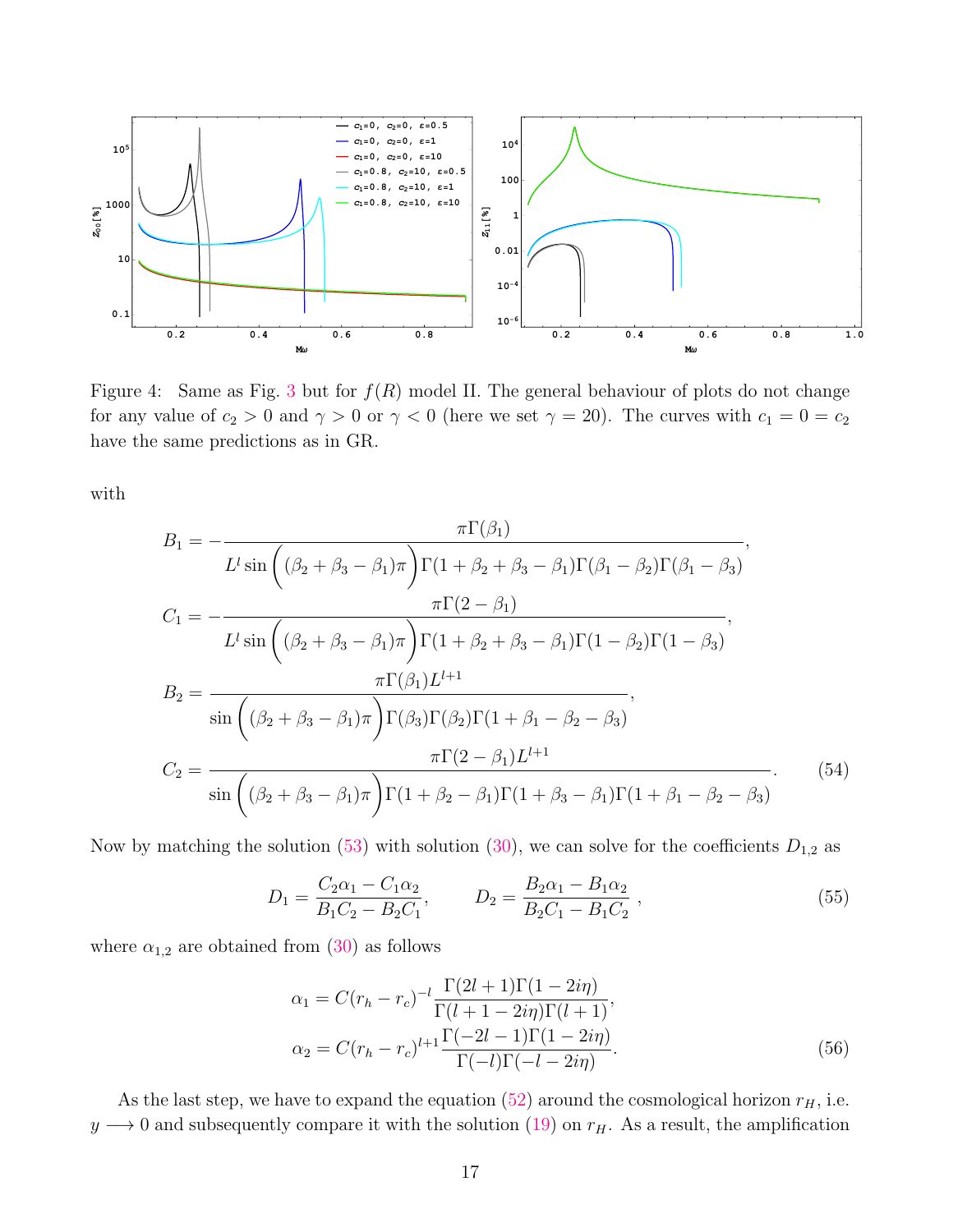factor is given by

<span id="page-17-1"></span>
$$
Z_{lm} = \frac{|D_1|^2}{|D_2|^2} - 1 \tag{57}
$$

The amplification factors  $Z_{00}$  and  $Z_{11}$  for the  $f(R)$  model I are displayed in Fig. [3.](#page-15-0) Note that the  $f(R)$  model I (the Starobinsky model) is well consistent with cosmological observations for early universe cosmology and inflation with the parameter  $\alpha \sim 10^{10}$  [\[82\]](#page-23-9). Interestingly, as displayed in Fig. [3,](#page-15-0) we find that for the mentioned value of  $\alpha$  there is a weak chance of superradiance since generally both  $Z_{00}$  and  $Z_{11}$  are negative or small positive values (compared with GR) in the limit of our interest where  $M\omega \ll 1$ . It can even be seen that the expected resonance peaks in GR for the case of  $\varepsilon > 1$  are disappeared here. As a result, we conclude that for the Kerr-Newman black hole in a de-Sitter background the Starobinsky model with the required value of parameter  $\alpha$  does not support the superradiance phenomena.

Our analysis show that for the  $f(R)$  model II superradiance can be either enhanced or reduced. Note that in the case of  $c_1 = 0 = c_2$  the results of this model coincides with those of GR, independent of the value of  $\gamma$ . Clearly one can see from Table [2](#page-14-2) that for values  $0 < c_1 \leq 1$ ,  $c_2 > 0$ with any arbitrary value for  $\gamma$  the required conditions  $f'(R_0) > 0$  and  $f''(R_0) > 0$  are always satisfied. As revealed in Fig. [4,](#page-16-0) the behavior of SAFs for  $Z_{00}$  and  $Z_{11}$  are different from what is shown for the model I in Fig. [3.](#page-15-0) For the ground state mode  $Z_{00}$  we see that the superradiance is weakened as  $\varepsilon$  is close to unity but the frequency parameter space becomes wider compared to the case of GR. Also, similar to GR, one can see some resonance peaks at the at the end of the superradiance parameter space. However, for the mode  $Z_{11}$ , the resonance peak appears only in the large coupling regime. The frequency of this resonance peak is indistinguishable from the case of GR while its amplitude is equal to the case of GR. For the rest the amplitude and the parameter space of superradiance are partly stronger and wider than in the case of GR respectively. An interesting observation from the above figures is the existence of solutions for the large coupling regions  $\varepsilon > 1$  but  $M\omega < 1$ . However, these solutions may not be trusted as they deviate from the condition of the applicability of the AAM method.

## <span id="page-17-0"></span>5 Summary and Conclusion

The details of the black hole superradiance amplification depend both on the geometry of black hole and the wave dynamics in the modified theories of gravity. Therefore, it is an interesting question to study the superradiance phenomenon in modified theories of gravity. In this work, we have studied this question for a charged massive scalar wave scattering off small and slow rotating  $f(R)$ -Kerr-Newman black holes in asymptotically flat and de-Sitter spacetimes respectively. While our analysis were general, but as case studies we have presented our results for two  $f(R)$  models, the Starobinsky model [\[60\]](#page-22-7) and the Hu-Sawicki model [\[61\]](#page-22-8). The main feature that distinguishes this black hole solution from its standard counterpart is that here the contribution of the black hole's charge to the metric carries an additional effect given by the factor  $\frac{1}{\sqrt{1}}$  $\frac{1}{f'(R_0)}$ . We have argued that this extra effect is not degenerate with the black hole's electric charge so it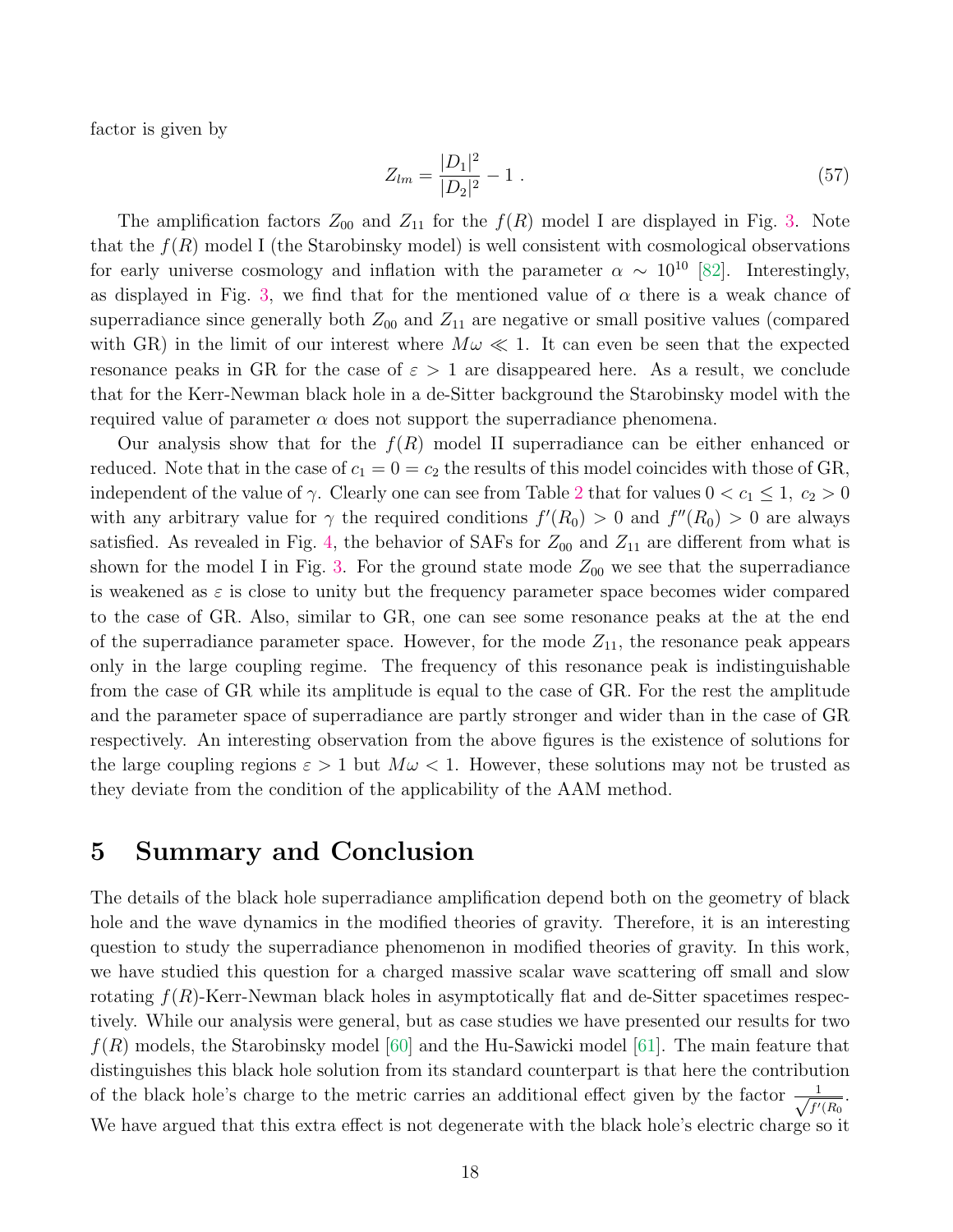leaves distinguishable imprints in  $f(R)$  models of gravity. Alternatively, the corrections arising from  $f(R)$  may be viewed as the change in the effective gravitational constant  $G_{eff} = \frac{G_N}{f'(R)}$  $\frac{G_N}{f'(R_0)}$  .

We have found that the induced curvature correction affects the underlying phenomenon so black hole superradiance scattering may provide a platform to distinguish GR from  $f(R)$ theories. Below we summarize our results for the cases of asymptotically flat and dS spacetimes separately.

#### • Asymptotically flat spacetime:

In the case of asymptotically flat spacetime we have found that only in  $f(R)$  model II the superradiance amplification is distinguishable from those of GR with  $f'(0) = 1$ . In the weak coupling limit  $\varepsilon \leq 1$  our analysis explicitly show that for the ground state as well as the first excited modes we have a bigger superradiance parameter space with stronger amplitude as  $f'(0)$  moves from 0.15 towards larger values. It should be noted that for  $f'(0) > 1$  in the first excited modes the frequency range become smaller while the amplitude become larger than GR. In the large coupling regime  $\varepsilon > 1$ , we have observed some Breit-Wigner shaped resonances describing the quasi-bound states with their peak frequencies increasing as  $f'(0)$  changes from 0.15 towards larger values. Generally, though the SAFs in the Starobinsky  $f(R)$  model I are not distinguishable from those of GR, but depending on model parameters, SAFs in model II could be weaker or stronger than in GR.

#### • Asymptotically dS spacetime:

In the case of asymptotically dS spacetime the predictions of superradiance scattering in both  $f(R)$  models are different from the predictions of the asymptotically flat spacetime. We have shown that in the Starobinsky model with the free parameter  $\alpha$  in the range to be consistent with the inflationary predictions either the model does not support superradiance or has a negligible chance compared with GR. However, in the Hu-Sawicki model the amplitudes as well as the frequency ranges are different from those of GR. In this model, we also have seen some resonance peaks in SAFs corresponding to the quasi-bound states. These peaks appear at different frequencies than in GR which may have interesting astrophysical implications.

At the end, it is necessary to point out three issues. First, despite the existence of some solutions for the large coupling regions  $\varepsilon > 1$  and  $M\omega < 1$ , these solutions are not trusted as they deviate from the limit of the applicability of the AAM method. Second, the difference in the range of superradiance frequency between  $f(R)$  gravity and GR can have phenomenological importance. Indeed, there are some ranges of frequency in which GR does not support superradiance while superradiance occurs in  $f(R)$  gravity. This can be reversed as well, i.e. there are frequency ranges in which  $f(R)$  does not support superradiance while it occurs in GR. As a result the shift in superradiance regime relative to GR may be an important observational tool to distinguish between GR and  $f(R)$  theories. In particular, as shown in [\[83\]](#page-23-10), stars in GR are capable of superradiance amplification. Naturally, one expects that superradiance amplification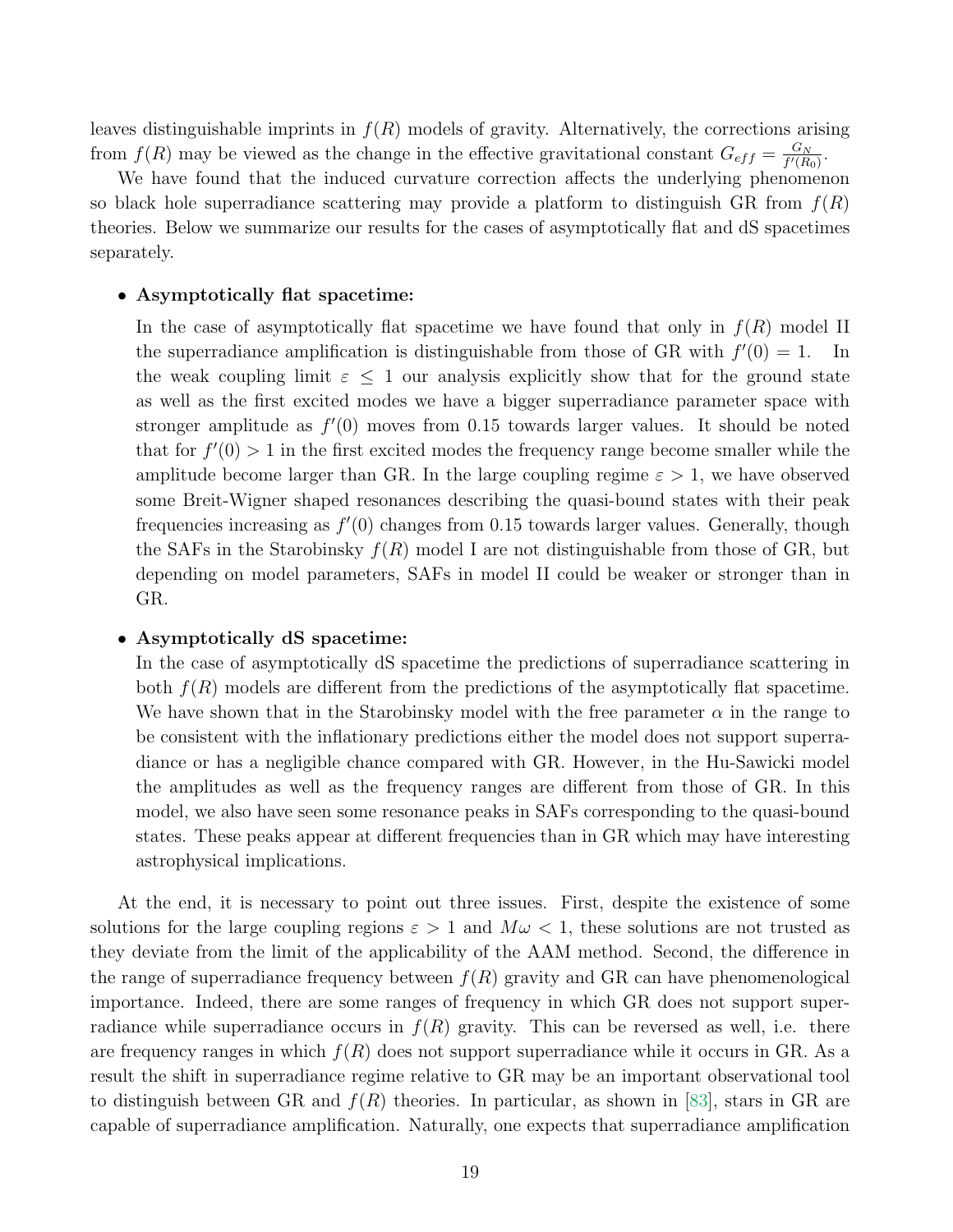to occur in astrophysical phenomena in  $f(R)$  theories which may be distinguishable from the GR cases. Third, we comment that since  $f(R)$  theories are equivalent to the generalized Brans-Dicke gravity the results obtained here can be viewed as spacial cases of the general scalar-tensor theories.

Acknowledgments: We would like to thank Carlos Herdeiro for insightful comments and discussions and Mohammad Hossein Namjoo for discussions and collaboration at the early stage of this work.

## References

- <span id="page-19-0"></span>[1] C. A. Manogue. Annals of Physics, 181 (1988) 261.
- <span id="page-19-1"></span>[2] Y. B. Zeldovich. Prisma Zh. Eksp. Teor. Fiz, 14 (1971) 270.
- <span id="page-19-2"></span>[3] B. Arderucio, arXiv:1404.3421 [gr-qc].
- <span id="page-19-3"></span>[4] R. Brito, V. Cardoso and P. Pani, Lect. Notes Phys. 906 (2015) pp.1, [arXiv:1501.06570  $\left[\text{gr-qc}\right]$ .
- <span id="page-19-11"></span>[5] R. Penrose, Riv. Nuovo Cim. 1 (1969) 252.
- <span id="page-19-12"></span>[6] R. Penrose and R. M. Floyd, Nature 229 (1971) 177.
- <span id="page-19-13"></span>[7] R. Vicente, V. Cardoso and J. C. Lopes, Phys. Rev. D 97 (2018) no.8, 084032, [arXiv:1803.08060 [gr-qc]].
- [8] B. P. Abbott et al. [LIGO Scientific and Virgo Collaborations], Phys. Rev. Lett. 116 (2016) no.6, 061102, [arXiv:1602.03837 [gr-qc]].
- <span id="page-19-4"></span>[9] K. Akiyama et al. [Event Horizon Telescope Collaboration], Astrophys. J. 875 (2019) no.1, L1, [arXiv:1906.11238 [astro-ph.GA]].
- <span id="page-19-5"></span>[10] C. W. Misner, Phys. Rev. Lett. 28 (1972) 994.
- <span id="page-19-6"></span>[11] S. A. Teukolsky, Phys. Rev. Lett. 29 (1972) 1114.
- <span id="page-19-7"></span>[12] S. A. Teukolsky and W. H. Press, Astrophys. J. 193 (1974) 443.
- <span id="page-19-8"></span>[13] W. Unruh, Phys. Rev. Lett. 31 (1973) no.20, 1265.
- <span id="page-19-9"></span>[14] S. Chandrasekhar. Proceedings of the RoyalSociety of London. Series A, Mathematical and Physical Sciences, 349(1659):571-575, (1976).
- <span id="page-19-10"></span>[15] J. D. Bekenstein, Phys. Rev. D 7 (1973) 949.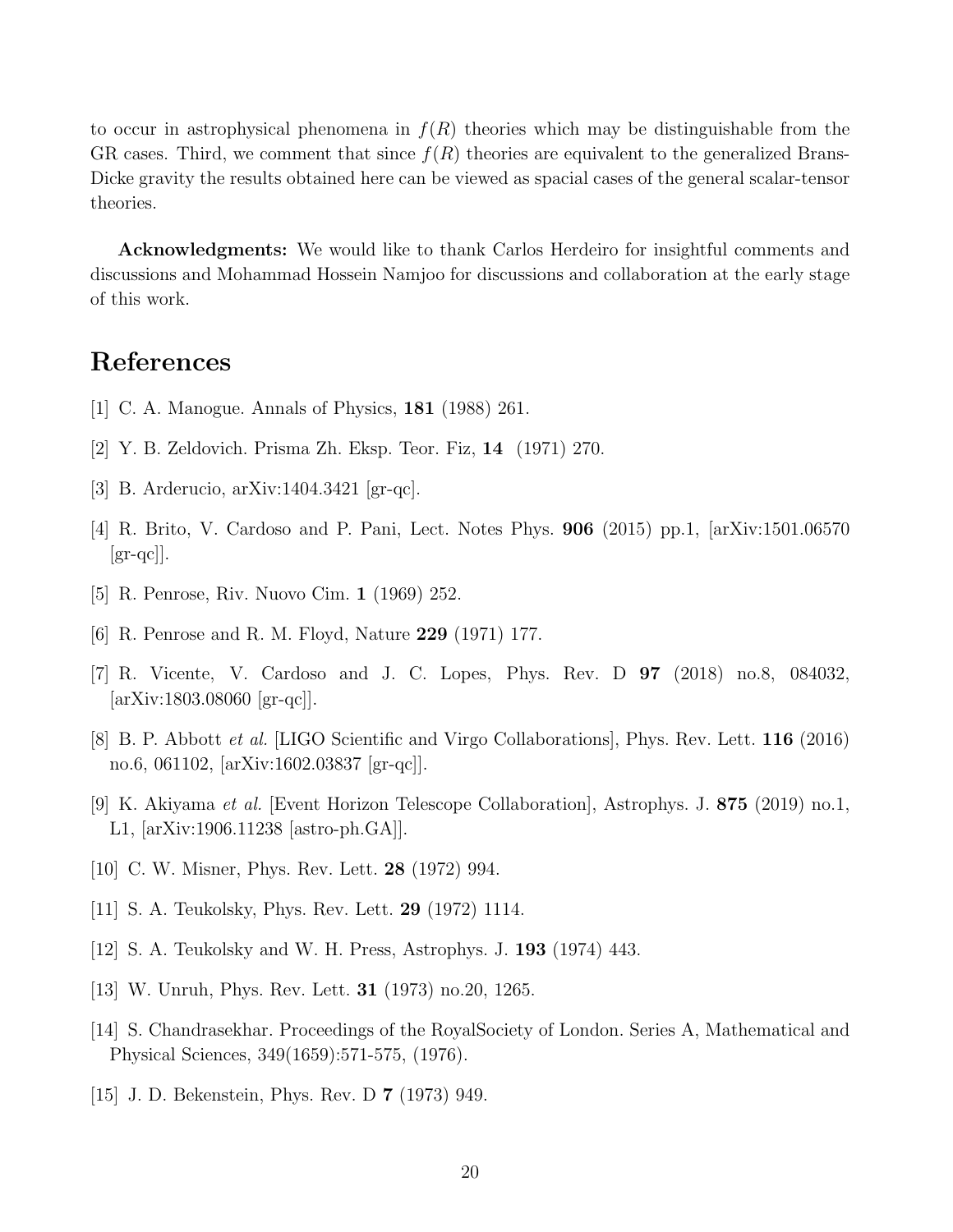- <span id="page-20-0"></span>[16] P. Pani, C. F. B. Macedo, L. C. B. Crispino and V. Cardoso, Phys. Rev. D 84, 087501 (2011), [arXiv:1109.3996 [gr-qc]].
- <span id="page-20-1"></span>[17] B. Kleihaus, J. Kunz and E. Radu, Phys. Rev. Lett. 106 (2011) 151104 [arXiv:1101.2868  $\left[\text{gr-qc}\right]$ .
- <span id="page-20-2"></span>[18] T. Delsate, C. Herdeiro and E. Radu, Phys. Lett. B 787 (2018) 8, [arXiv:1806.06700 [gr-qc]].
- <span id="page-20-3"></span>[19] P. V. P. Cunha, C. A. R. Herdeiro and E. Radu, Phys. Rev. Lett. 123 (2019) no.1, 011101, [arXiv:1904.09997 [gr-qc]].
- <span id="page-20-4"></span>[20] V. Cardoso, I. P. Carucci, P. Pani and T. P. Sotiriou, Phys. Rev. D 88 (2013) 044056, [arXiv:1305.6936 [gr-qc]]
- <span id="page-20-5"></span>[21] V. Cardoso, I. P. Carucci, P. Pani and T. P. Sotiriou, Phys. Rev. Lett. 111 (2013) 111101, [arXiv:1308.6587 [gr-qc]].
- <span id="page-20-6"></span>[22] C. Y. Zhang, S. J. Zhang and B. Wang, JHEP 1408 (2014) 011, [arXiv:1405.3811 [hep-th]].
- [23] E. Babichev and R. Brito, Class. Quant. Grav. 32 (2015) 154001, [arXiv:1503.07529 [gr-qc]].
- [24] O. Fierro, N. Grandi and J. Oliva, Class. Quant. Grav. 35 (2018) no.10, 105007, [arXiv:1708.06037 [hep-th]].
- [25] M. F. Wondrak, P. Nicolini and J. W. Moffat, JCAP 1812 (2018) 021, [arXiv:1809.07509  $\left[\text{gr-qc}\right]$ .
- [26] A. Rahmani, M. Honardoost and H. R. Sepangi, Gen. Rel. Grav. 52 (2020) no.6, 53, [arXiv:1810.03080 [gr-qc]].
- <span id="page-20-7"></span>[27] T. Kolyvaris, M. Koukouvaou, A. Machattou and E. Papantonopoulos, Phys. Rev. D 98 (2018) no.2, 024045, [arXiv:1806.11110 [gr-qc]].
- <span id="page-20-8"></span>[28] V. Cardoso and O. J. C. Dias, Phys. Rev. D 70 (2004) 084011, [hep-th/0405006].
- [29] H. Furuhashi and Y. Nambu, Prog. Theor. Phys. 112 (2004) 983, [gr-qc/0402037].
- [30] O. J. C. Dias, Phys. Rev. D 73 (2006) 124035, [hep-th/0602064].
- [31] V. Cardoso, O. J. C. Dias and S. Yoshida, Phys. Rev. D 74 (2006) 044008, [hep-th/0607162].
- [32] R. A. Konoplya, Phys. Lett. B 666 (2008) 283, [Phys. Lett. B 670 (2009) 459], [arXiv:0801.0846 [hep-th]].
- [33] R. Li, Phys. Lett. B 714 (2012) 337, [arXiv:1205.3929 [gr-qc]].
- [34] M. Wang and C. Herdeiro, Phys. Rev. D  $93$  (2016) no.6, 064066,  $arXiv:1512.02262$  [gr-qc].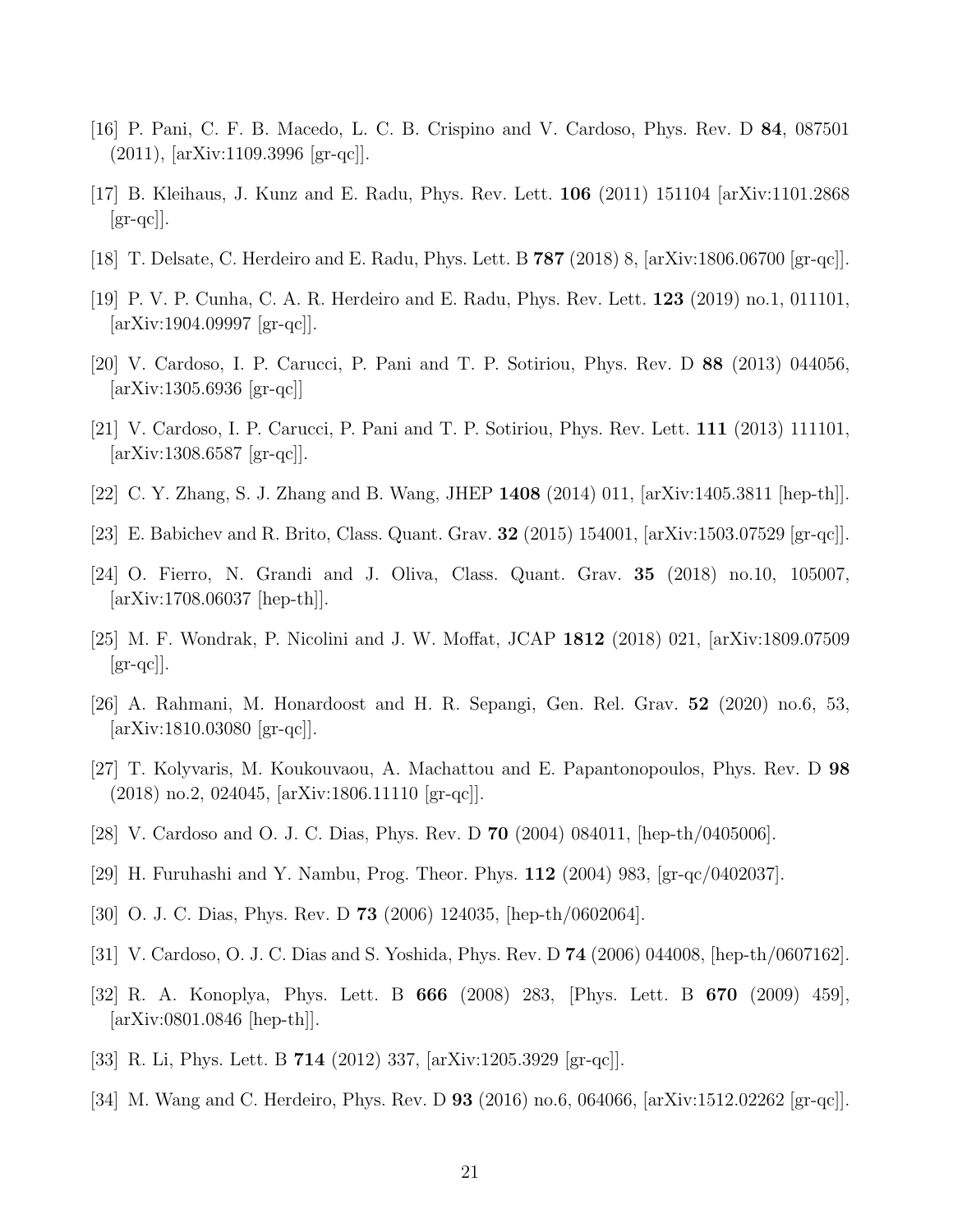- [35] S. R. Green, S. Hollands, A. Ishibashi and R. M. Wald, Class. Quant. Grav. 33 (2016) no.12, 125022, [arXiv:1512.02644 [gr-qc]].
- [36] S. Hod, Phys. Lett. B 761 (2016) 326, [arXiv:1612.02819 [gr-qc]].
- [37] S. Hod, Phys. Rev. D 94 (2016) no.4, 044036, [arXiv:1609.07146 [gr-qc]].
- [38] Y. Huang and D. J. Liu, Phys. Rev. D 94 (2016) no.6, 064030, [arXiv:1606.08913 [gr-qc]].
- [39] P. A. González, E. Papantonopoulos, J. Saavedra and Y. Vásquez, Phys. Rev. D 95 (2017) no.6, 064046, [arXiv:1702.00439 [gr-qc]].
- [40] W. E. East and F. Pretorius, Phys. Rev. Lett. 119 (2017) no.4, 041101, [arXiv:1704.04791  $\left[\text{gr-qc}\right]$ .
- [41] H. R. C. Ferreira and C. A. R. Herdeiro, Phys. Rev. D 97 (2018) no.8, 084003, [arXiv:1712.03398 [gr-qc]].
- [42] J. C. Degollado, C. A. R. Herdeiro and E. Radu, Phys. Lett. B 781 (2018) 651, [arXiv:1802.07266 [gr-qc]].
- [43] Y. Huang, D. J. Liu, X. h. Zhai and X. z. Li, Phys. Rev. D 98 (2018) no.2, 025021, [arXiv:1807.06263 [gr-qc]].
- [44] S. R. Dolan, Phys. Rev. D 98 (2018) no.10, 104006, [arXiv:1806.01604 [gr-qc]].
- [45] O. J. C. Dias and R. Masachs, Class. Quant. Grav. 35 (2018) no.18, 184001, [arXiv:1801.10176 [gr-qc]].
- [46] C. A. R. Herdeiro and E. Radu, Phys. Rev. Lett. 119 (2017) no.26, 261101, [arXiv:1706.06597 [gr-qc]].
- <span id="page-21-0"></span>[47] C. L. Benone and L. C. B. Crispino, Phys. Rev. D 99 (2019) no.4, 044009, [arXiv:1901.05592  $\left[\text{gr-qc}\right]$ .
- <span id="page-21-1"></span>[48] A. Arvanitaki, M. Baryakhtar, S. Dimopoulos, S. Dubovsky and R. Lasenby, Phys. Rev. D 95 (2017) no.4, 043001, [arXiv:1604.03958 [hep-ph]].
- <span id="page-21-2"></span>[49] C. A. R. Herdeiro and E. Radu, Phys. Rev. Lett. 112 (2014) 221101, [arXiv:1403.2757  $\left[\text{gr-qc}\right]$ .
- <span id="page-21-3"></span>[50] P. V. P. Cunha, C. A. R. Herdeiro and E. Radu, Universe 5 (2019) no.12, 220, [arXiv:1909.08039 [gr-qc]].
- <span id="page-21-4"></span>[51] V. Cardoso, Ó. J. C. Dias, G. S. Hartnett, M. Middleton, P. Pani and J. E. Santos, JCAP 1803 (2018) 043, [arXiv:1801.01420 [gr-qc]].
- <span id="page-21-5"></span>[52] T. P. Sotiriou and V. Faraoni, Rev. Mod. Phys. 82 (2010) 451, [arXiv:0805.1726 [gr-qc]].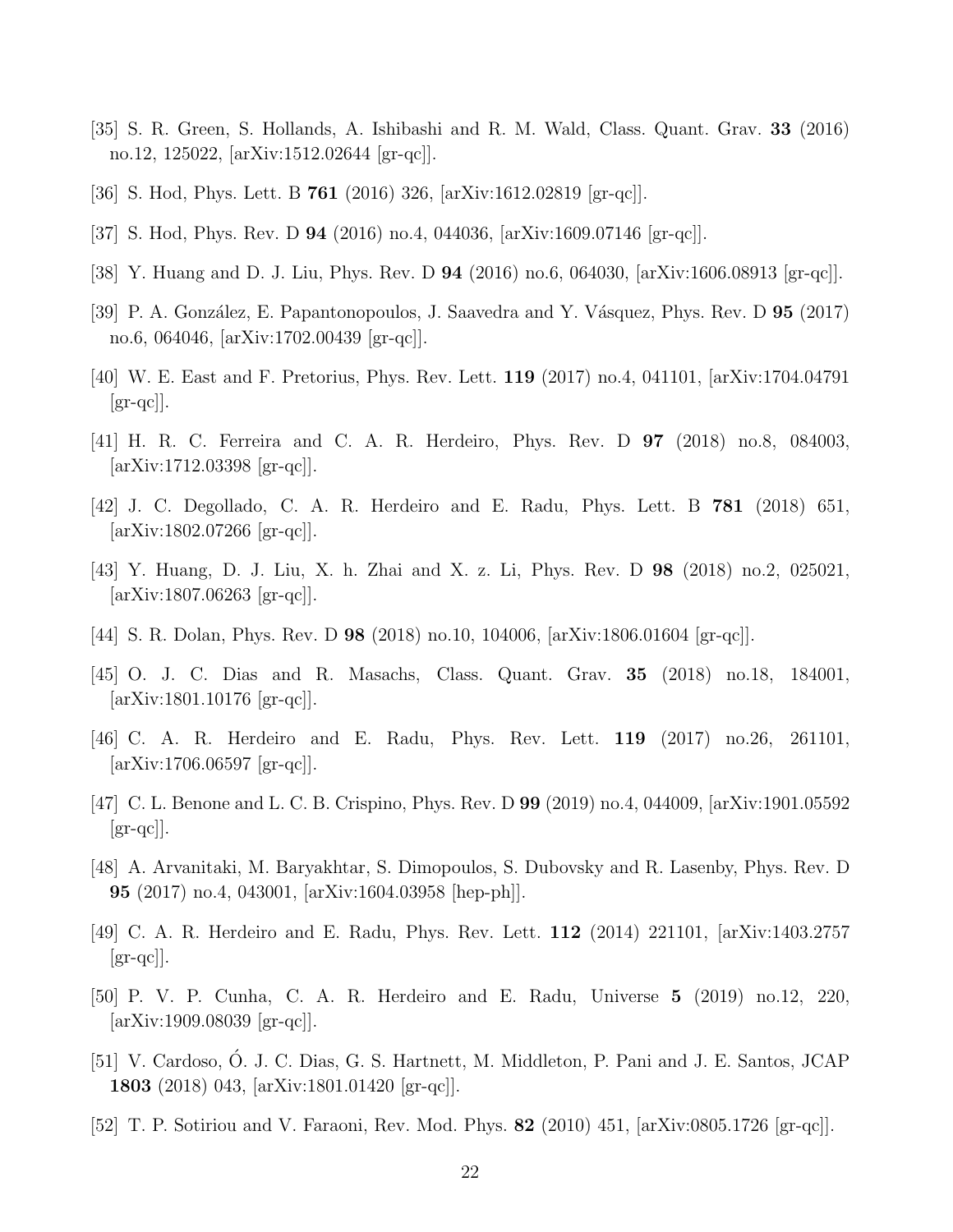- <span id="page-22-0"></span>[53] A. De Felice and S. Tsujikawa, Living Rev. Rel. 13 (2010) 3, [arXiv:1002.4928 [gr-qc]].
- <span id="page-22-1"></span>[54] S. Capozziello and M. De Laurentis, Phys. Rept. 509 (2011) 167, [arXiv:1108.6266 [gr-qc]].
- <span id="page-22-2"></span>[55] S. Nojiri and S. D. Odintsov, Phys. Rept. 505 (2011) 59, [arXiv:1011.0544 [gr-qc]].
- <span id="page-22-3"></span>[56] S. Nojiri, S. D. Odintsov and V. K. Oikonomou, Phys. Rept. 692 (2017) 1, [arXiv:1705.11098  $\left[\text{gr-qc}\right]$ .
- <span id="page-22-4"></span>[57] A. de la Cruz-Dombriz, A. Dobado and A. L. Maroto, Phys. Rev. D 77 (2008) 123515, [arXiv:0802.2999 [astro-ph]].
- <span id="page-22-5"></span>[58] M. Zajaček and A. Tursunov,  $\left[\text{arXiv:1904.04654 }\right]$  [astro-ph.GA]].
- <span id="page-22-6"></span>[59] M. Zajaček, A. Tursunov, A. Eckart and S. Britzen, Mon. Not. Roy. Astron. Soc. 480 (2018) no.4, 4408, [arXiv:1808.07327 [astro-ph.GA]].
- <span id="page-22-7"></span>[60] A. A. Starobinsky, Phys. Lett. 91B (1980) 99 [Adv. Ser. Astrophys. Cosmol. 3 (1987) 130].
- <span id="page-22-8"></span>[61] W. Hu and I. Sawicki, Phys. Rev. D 76 (2007) 064004, [arXiv:0705.1158 [astro-ph]].
- <span id="page-22-9"></span>[62] P. A. R. Ade et al. [Planck Collaboration], Astron. Astrophys. 594 (2016) A13, [arXiv:1502.01589 [astro-ph.CO]].
- <span id="page-22-10"></span>[63] P. A. R. Ade et al. [Planck Collaboration], Astron. Astrophys. 594 (2016) A20, [arXiv:1502.02114 [astro-ph.CO]].
- <span id="page-22-11"></span>[64] G. Cognola, E. Elizalde, S. Nojiri, S. D. Odintsov and S. Zerbini, JCAP 0502 (2005) 010, [hep-th/0501096].
- <span id="page-22-12"></span>[65] J. A. R. Cembranos, A. de la Cruz-Dombriz and P. Jimeno Romero, Int. J. Geom. Meth. Mod. Phys. 11 (2014) 1450001, [arXiv:1109.4519 [gr-qc]].
- <span id="page-22-13"></span>[66] A. de la Cruz Dombriz,  $arXiv:1004.5052$  [gr-qc].
- <span id="page-22-14"></span>[67] A. de la Cruz-Dombriz, A. Dobado and A. L. Maroto, Phys. Rev. D 80 (2009) 124011 Erratum: [Phys. Rev. D 83 (2011) 029903], [arXiv:0907.3872 [gr-qc]].
- <span id="page-22-15"></span>[68] S. Nojiri and S. D. Odintsov, Phys. Rev. D 96 (2017) no.10, 104008, [arXiv:1708.05226 [hep-th]].
- <span id="page-22-16"></span>[69] S. Nojiri and S. D. Odintsov, Phys. Lett. B 735 (2014) 376, [arXiv:1405.2439 [gr-qc]].
- <span id="page-22-17"></span>[70] S. Hod, Nucl. Phys. B 941 (2019) 636 [arXiv:1801.07261 [gr-qc]].
- <span id="page-22-19"></span>[71] S. Hod, Phys. Lett. B 713 (2012) 505, [arXiv:1304.6474 [gr-qc]].
- <span id="page-22-18"></span>[72] T. Tachizawa and K. i. Maeda, Phys. Lett. A 172 (1993) 325-330.